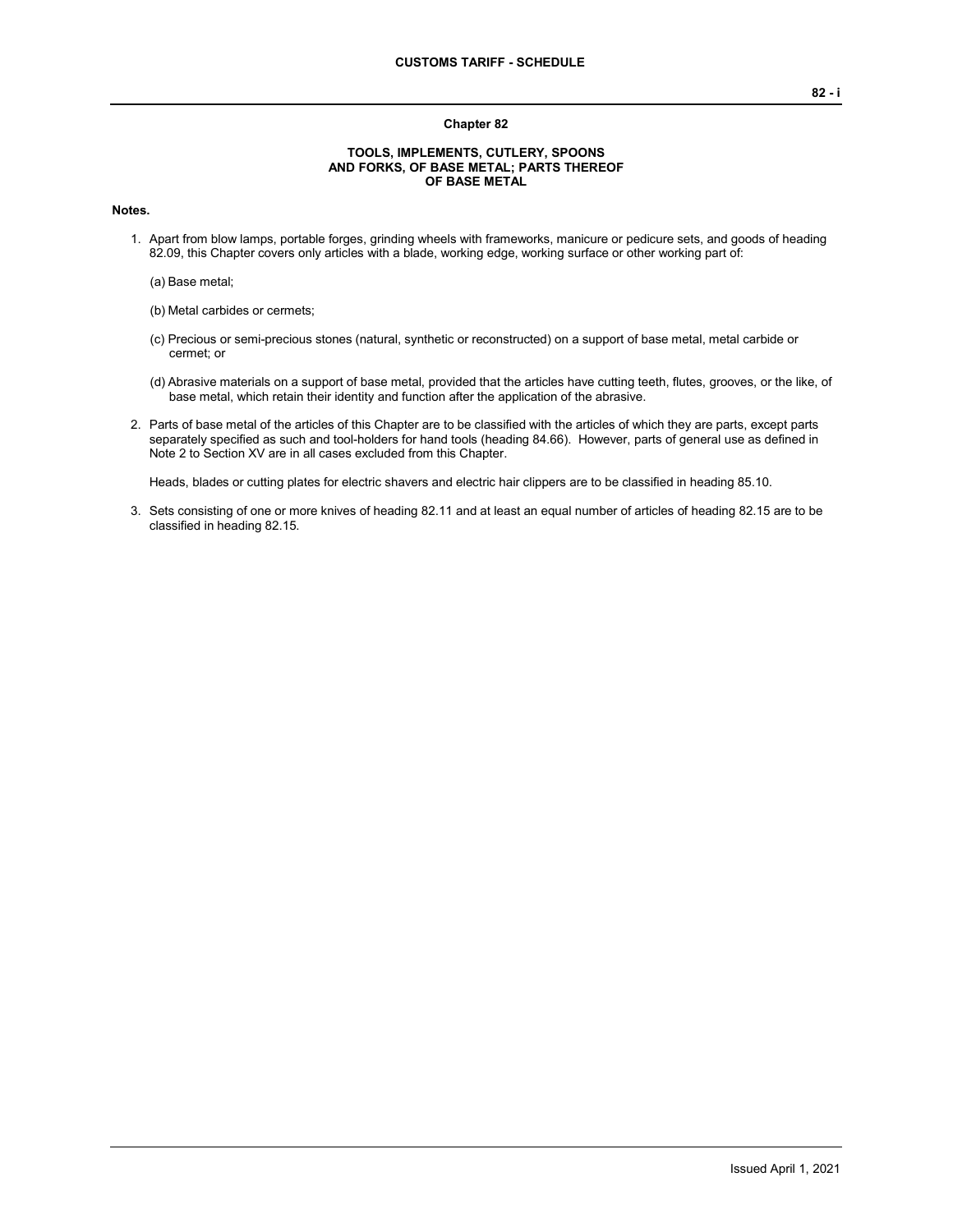| Tariff<br>Item            | <b>SS</b> | <b>Description of Goods</b>                                                                                                                                                                                                                                                                                      | Unit of<br>Meas. | <b>MFN</b><br>Tariff | <b>Applicable</b><br><b>Preferential Tariffs</b>                                                                                     |
|---------------------------|-----------|------------------------------------------------------------------------------------------------------------------------------------------------------------------------------------------------------------------------------------------------------------------------------------------------------------------|------------------|----------------------|--------------------------------------------------------------------------------------------------------------------------------------|
| 82.01                     |           | Hand tools, the following: spades, shovels, mattocks, picks, hoes, forks<br>and rakes; axes, bill hooks and similar hewing tools; secateurs and<br>pruners of any kind; scythes, sickles, hay knives, hedge shears, timber<br>wedges and other tools of a kind used in agriculture, horticulture or<br>forestry. |                  |                      |                                                                                                                                      |
| 8201.10                   |           | -Spades and shovels                                                                                                                                                                                                                                                                                              |                  |                      |                                                                                                                                      |
|                           |           | 8201.10.10 00 - - - Heads for use in the manufacture or production of spades and shovels                                                                                                                                                                                                                         | NMB              | Free                 | CCCT, LDCT, GPT,<br>UST, MXT, CIAT, CT,<br>CRT, IT, NT, SLT, PT,<br>COLT, JT, PAT, HNT,<br>KRT, CEUT, UAT,<br>CPTPT, UKT: Free       |
| 8201.10.90 00 - - - Other |           |                                                                                                                                                                                                                                                                                                                  | <b>NMB</b>       | 5%                   | CCCT, LDCT, UST,<br>MXT, CIAT, CT, CRT,<br>IT, NT, SLT, PT, COLT,<br>JT, PAT, HNT, KRT,<br>CEUT, UAT, CPTPT,<br>UKT: Free<br>GPT: 3% |
| 8201.30                   |           | -Mattocks, picks, hoes and rakes                                                                                                                                                                                                                                                                                 |                  |                      |                                                                                                                                      |
|                           |           | 8201.30.10 00 - - - Heads for use in the manufacture or production of mattocks, picks, hoes or<br>rakes;<br>Mattocks and picks for climbing or mountaineering                                                                                                                                                    | NMB              | Free                 | CCCT, LDCT, GPT,<br>UST, MXT, CIAT, CT,<br>CRT, IT, NT, SLT, PT,<br>COLT, JT, PAT, HNT,<br>KRT, CEUT, UAT,<br>CPTPT, UKT: Free       |
| 8201.30.90 00 - - - Other |           |                                                                                                                                                                                                                                                                                                                  | <b>NMB</b>       | 6%                   | CCCT, LDCT, UST,<br>MXT, CIAT, CT, CRT,<br>IT, NT, SLT, PT, COLT,<br>JT, PAT, HNT, KRT,<br>CEUT, UAT, CPTPT,<br>UKT: Free<br>GPT: 5% |
| 8201.40                   |           | -Axes, bill hooks and similar hewing tools                                                                                                                                                                                                                                                                       |                  |                      |                                                                                                                                      |
|                           |           | 8201.40.10 00 - - - For climbing or mountaineering;<br>Heads for use in the manufacture or production of axes, bill hooks and<br>similar hewing tools                                                                                                                                                            | <b>NMB</b>       | Free                 | CCCT, LDCT, GPT,<br>UST, MXT, CIAT, CT,<br>CRT, IT, NT, SLT, PT,<br>COLT, JT, PAT, HNT,<br>KRT, CEUT, UAT,<br>CPTPT, UKT: Free       |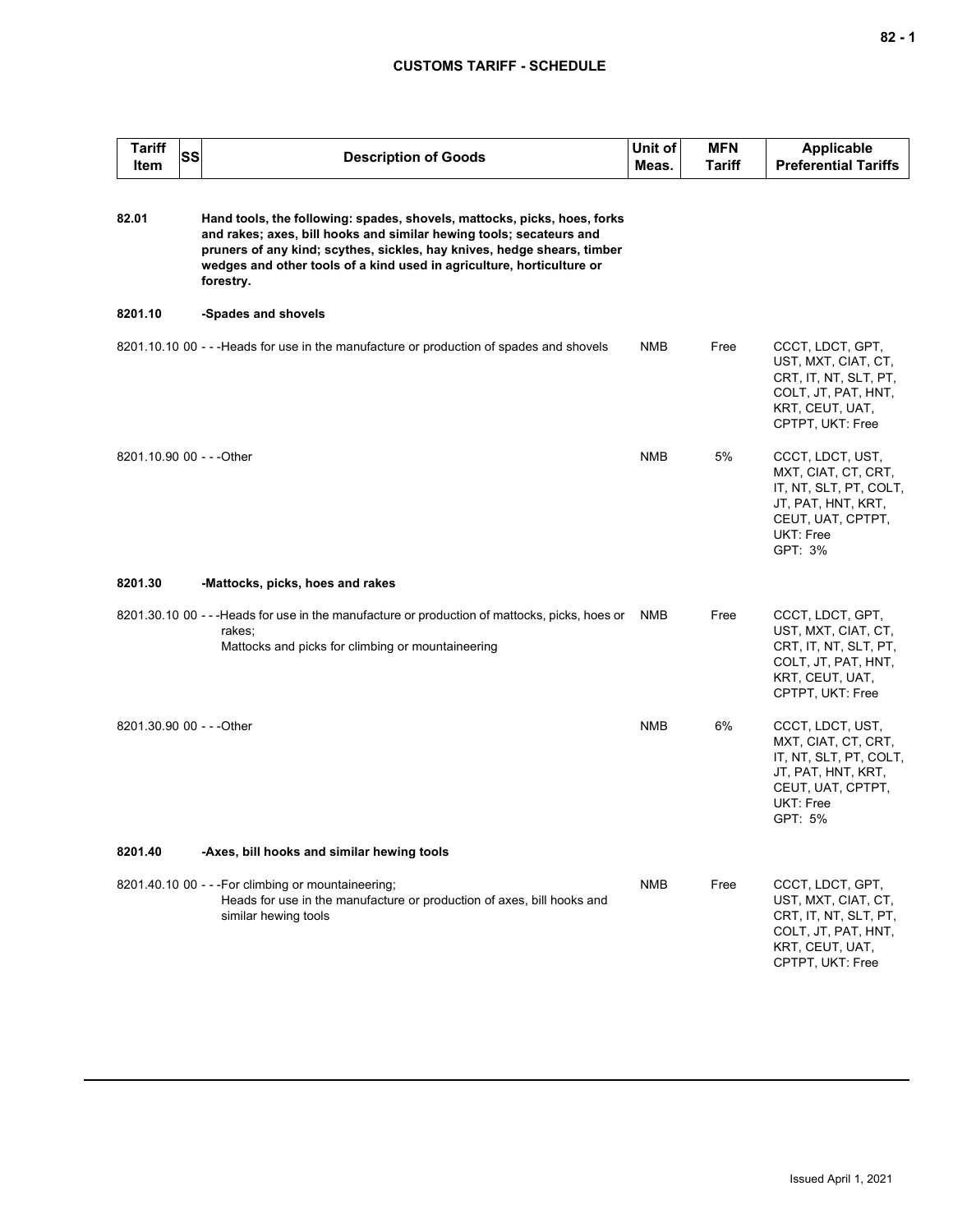| <b>Tariff</b><br>SS         | <b>Description of Goods</b>                                                                      | Unit of    | <b>MFN</b>    | <b>Applicable</b>                                                                                                                           |
|-----------------------------|--------------------------------------------------------------------------------------------------|------------|---------------|---------------------------------------------------------------------------------------------------------------------------------------------|
| Item                        |                                                                                                  | Meas.      | <b>Tariff</b> | <b>Preferential Tariffs</b>                                                                                                                 |
| 8201.40.90 00 - - - Other   |                                                                                                  | <b>NMB</b> | 6%            | CCCT, LDCT, UST,<br>MXT, CIAT, CT, CRT,<br>IT, NT, SLT, PT, COLT,<br>JT, PAT, HNT, KRT,<br>CEUT, UAT, CPTPT,<br>UKT: Free<br>GPT: 5%        |
|                             | 8201.50.00 00 -Secateurs and similar one-handed pruners and shears (including<br>poultry shears) |            | Free          | CCCT, LDCT, GPT,<br>UST, MXT, CIAT, CT,<br>CRT, IT, NT, SLT, PT,<br>COLT, JT, PAT, HNT,<br>KRT, CEUT, UAT,<br>CPTPT, UKT: Free              |
| 8201.60                     | -Hedge shears, two-handed pruning shears and similar two-handed<br>shears                        |            |               |                                                                                                                                             |
|                             | 8201.60.10 00 - - - Pruning shears                                                               |            | Free          | CCCT, LDCT, GPT,<br>UST, MXT, CIAT, CT,<br>CRT, IT, NT, SLT, PT,<br>COLT, JT, PAT, HNT,<br>KRT, CEUT, UAT,<br>CPTPT, UKT: Free              |
| 8201.60.90 00 - - - Other   |                                                                                                  |            | 11%           | AUT, NZT, CCCT, LDCT,<br>GPT, UST, MXT, CIAT,<br>CT, CRT, IT, NT, SLT,<br>PT, COLT, JT, PAT,<br>HNT, KRT, CEUT, UAT,<br>CPTPT, UKT: Free    |
| 8201.90                     | -Other hand tools of a kind used in agriculture, horticulture or forestry                        |            |               |                                                                                                                                             |
|                             | 8201.90.10 00 - - - Post-hole diggers;<br>Pruning hooks                                          |            | Free          | CCCT, LDCT, GPT,<br>UST, MXT, CIAT, CT,<br>CRT, IT, NT, SLT, PT,<br>COLT, JT, PAT, HNT,<br>KRT, CEUT, UAT,<br>CPTPT, UKT: Free              |
|                             | ---Forks:                                                                                        |            |               |                                                                                                                                             |
|                             | 8201.90.21 00 - - - - Forged, for use in the manufacture of pronged forks                        | NMB        | Free          | CCCT, LDCT, GPT,<br>UST, MXT, CIAT, CT,<br>CRT, IT, NT, SLT, PT,<br>COLT, JT, PAT, HNT,<br>KRT, CEUT, UAT,<br>CPTPT, UKT: Free              |
| 8201.90.29 00 - - - - Other |                                                                                                  | NMB        | 6%            | CCCT, LDCT, UST,<br>MXT, CIAT, CT, CRT,<br>IT, NT, SLT, PT, COLT,<br>JT, PAT, HNT, KRT,<br>CEUT, UAT, CPTPT,<br><b>UKT: Free</b><br>GPT: 5% |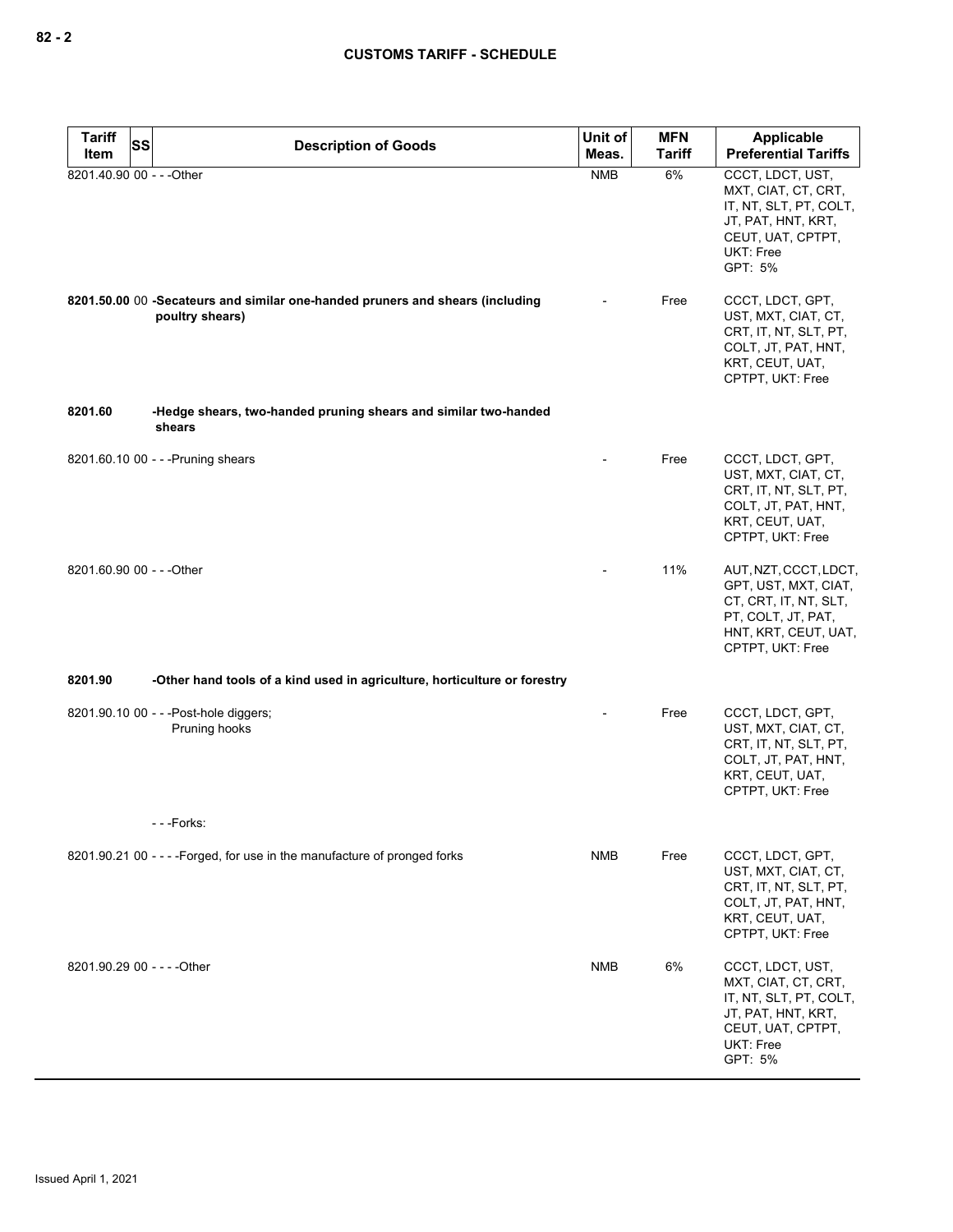| <b>Tariff</b><br><b>Item</b> | <b>SS</b> | <b>Description of Goods</b>                                                                                                                         | Unit of<br>Meas. | <b>MFN</b><br><b>Tariff</b> | <b>Applicable</b><br><b>Preferential Tariffs</b>                                                                                                           |
|------------------------------|-----------|-----------------------------------------------------------------------------------------------------------------------------------------------------|------------------|-----------------------------|------------------------------------------------------------------------------------------------------------------------------------------------------------|
|                              |           | ---Other:                                                                                                                                           |                  |                             |                                                                                                                                                            |
|                              |           | 8201.90.91 00 - - - - Heads for use in the manufacture or production of other hand tools of a<br>kind used in agriculture, horticulture or forestry | NMB              | Free                        | CCCT, LDCT, GPT,<br>UST, MXT, CIAT, CT,<br>CRT, IT, NT, SLT, PT,<br>COLT, JT, PAT, HNT,<br>KRT, CEUT, UAT,<br>CPTPT, UKT: Free                             |
|                              |           | 8201.90.99 00 - - - - Other                                                                                                                         | <b>NMB</b>       | 6.5%                        | CCCT, LDCT, UST,<br>MXT, CIAT, CT, CRT,<br>IT, NT, SLT, PT, COLT,<br>JT, PAT, HNT, KRT,<br>CEUT, UAT, CPTPT,<br>UKT: Free<br>GPT: 5%                       |
| 82.02                        |           | Hand saws; blades for saws of all kinds (including slitting, slotting or<br>toothless saw blades).                                                  |                  |                             |                                                                                                                                                            |
|                              |           | 8202.10.00 00 -Hand saws                                                                                                                            |                  | 7%                          | CCCT, LDCT, UST,<br>MXT, CIAT, CT, CRT,<br>IT, NT, SLT, PT, COLT,<br>JT, PAT, HNT, KRT,<br>CEUT, UAT, CPTPT,<br>UKT: Free<br>AUT: 6%<br>NZT: 6%<br>GPT: 5% |
|                              |           | 8202.20.00 00 - Band saw blades                                                                                                                     |                  | Free                        | CCCT, LDCT, GPT,<br>UST, MXT, CIAT, CT,<br>CRT, IT, NT, SLT, PT,<br>COLT, JT, PAT, HNT,<br>KRT, CEUT, UAT,<br>CPTPT, UKT: Free                             |
|                              |           | -Circular saw blades (including slitting or slotting saw blades):                                                                                   |                  |                             |                                                                                                                                                            |
|                              |           | 8202.31.00 00 - - With working part of steel                                                                                                        | $\blacksquare$   | Free                        | CCCT, LDCT, GPT,<br>UST, MXT, CIAT, CT,<br>CRT, IT, NT, SLT, PT,<br>COLT, JT, PAT, HNT,<br>KRT, CEUT, UAT,<br>CPTPT, UKT: Free                             |
|                              |           | 8202.39.00 00 - - Other, including parts                                                                                                            |                  | Free                        | CCCT, LDCT, GPT,<br>UST, MXT, CIAT, CT,<br>CRT, IT, NT, SLT, PT,<br>COLT, JT, PAT, HNT,<br>KRT, CEUT, UAT,<br>CPTPT, UKT: Free                             |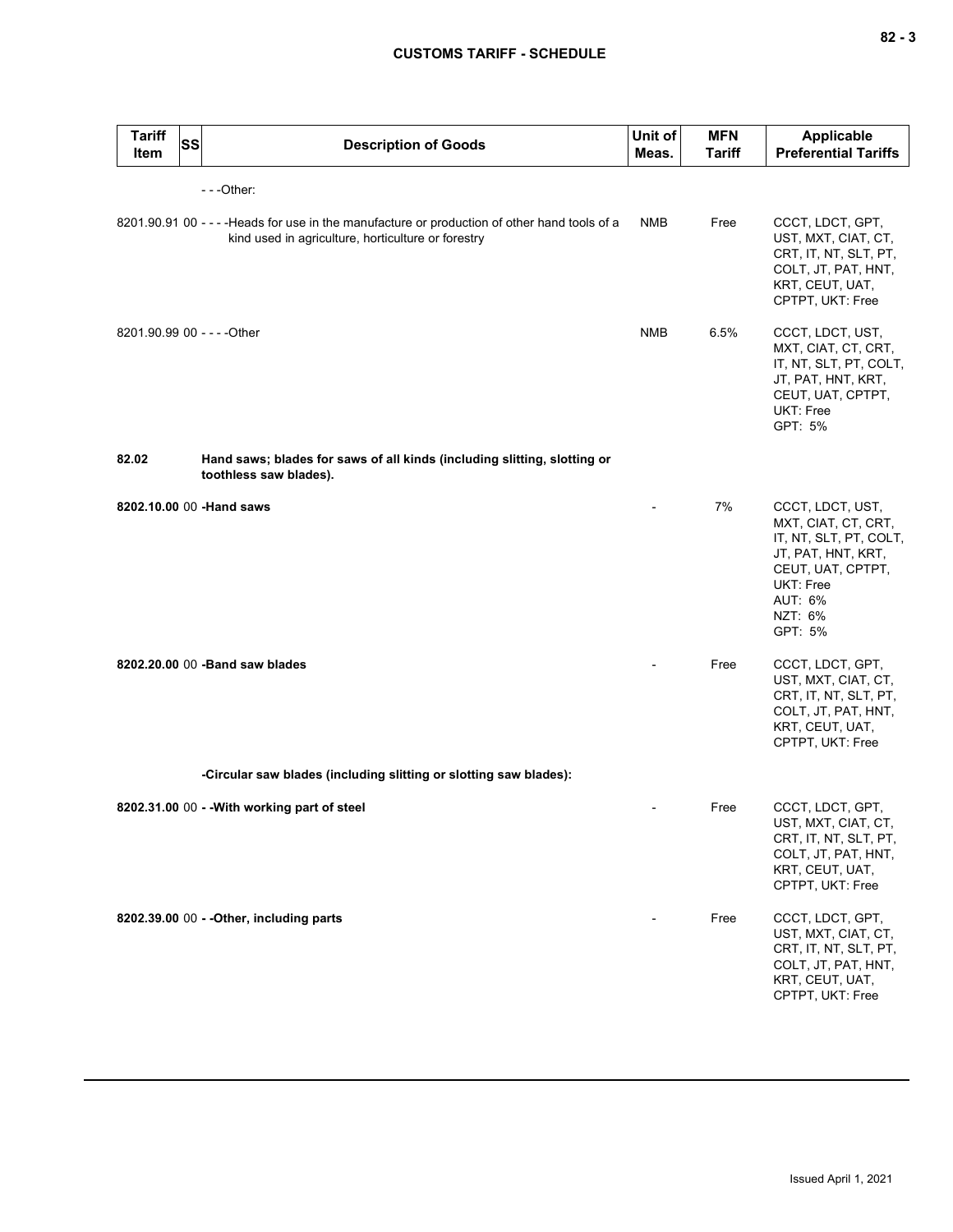| Tariff<br><b>SS</b><br>Item | <b>Description of Goods</b>                                                                                                                                              | Unit of<br>Meas. | <b>MFN</b><br><b>Tariff</b> | Applicable<br><b>Preferential Tariffs</b>                                                                                                   |
|-----------------------------|--------------------------------------------------------------------------------------------------------------------------------------------------------------------------|------------------|-----------------------------|---------------------------------------------------------------------------------------------------------------------------------------------|
|                             | 8202.40.00 00 - Chain saw blades                                                                                                                                         |                  | Free                        | CCCT, LDCT, GPT,<br>UST, MXT, CIAT, CT,<br>CRT, IT, NT, SLT, PT,<br>COLT, JT, PAT, HNT,<br>KRT, CEUT, UAT,<br>CPTPT, UKT: Free              |
|                             | -Other saw blades:                                                                                                                                                       |                  |                             |                                                                                                                                             |
|                             | 8202.91.00 00 - - Straight saw blades, for working metal                                                                                                                 |                  | Free                        | CCCT, LDCT, GPT,<br>UST, MXT, CIAT, CT,<br>CRT, IT, NT, SLT, PT,<br>COLT, JT, PAT, HNT,<br>KRT, CEUT, UAT,<br>CPTPT, UKT: Free              |
| 8202.99.00 00 - - Other     |                                                                                                                                                                          |                  | Free                        | CCCT, LDCT, GPT,<br>UST, MXT, CIAT, CT,<br>CRT, IT, NT, SLT, PT,<br>COLT, JT, PAT, HNT,<br>KRT, CEUT, UAT,<br>CPTPT, UKT: Free              |
| 82.03                       | Files, rasps, pliers (including cutting pliers), pincers, tweezers, metal<br>cutting shears, pipe-cutters, bolt croppers, perforating punches and<br>similar hand tools. |                  |                             |                                                                                                                                             |
|                             | 8203.10.00 00 - Files, rasps and similar tools                                                                                                                           |                  | 6.5%                        | AUT, NZT, CCCT, LDCT,<br>GPT, UST, MXT, CIAT,<br>CT, CRT, IT, NT, SLT,<br>PT, COLT, JT, PAT,<br>HNT, KRT, CEUT, UAT,<br>CPTPT, UKT: Free    |
| 8203.20.00                  | -Pliers (including cutting pliers), pincers, tweezers and similar tools<br>$10 - - -$ -Pliers                                                                            |                  | 6.5%                        | CCCT, LDCT, UST,<br>MXT, CIAT, CT, CRT,<br>IT, NT, SLT, PT, COLT,<br>JT, PAT, HNT, KRT,<br>CEUT, UAT, CPTPT,<br><b>UKT: Free</b><br>GPT: 5% |
|                             |                                                                                                                                                                          | <b>NMB</b>       |                             |                                                                                                                                             |
| 8203.30                     | -Metal cutting shears and similar tools                                                                                                                                  |                  |                             |                                                                                                                                             |
| 8203.30.10 00 - - - Shears  |                                                                                                                                                                          |                  | 11%                         | AUT, NZT, CCCT, LDCT,<br>GPT, UST, MXT, CIAT,<br>CT, CRT, IT, NT, SLT,<br>PT, COLT, JT, PAT,<br>HNT, KRT, CEUT, UAT,<br>CPTPT, UKT: Free    |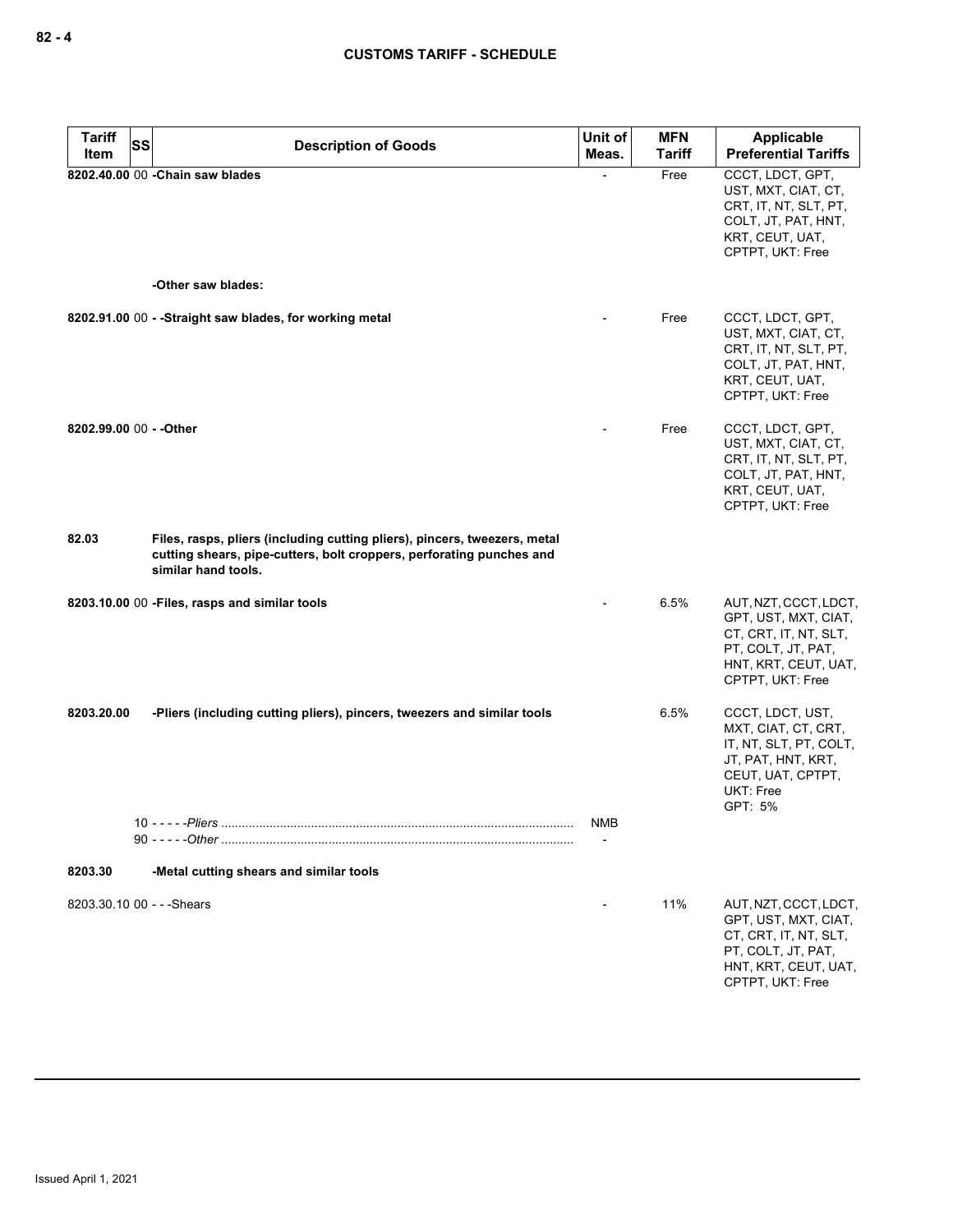| <b>Tariff</b>             | <b>SS</b> |                                                                                                                                                                       | Unit of                                     | <b>MFN</b> | <b>Applicable</b>                                                                                                                                          |
|---------------------------|-----------|-----------------------------------------------------------------------------------------------------------------------------------------------------------------------|---------------------------------------------|------------|------------------------------------------------------------------------------------------------------------------------------------------------------------|
| Item                      |           | <b>Description of Goods</b>                                                                                                                                           | Meas.                                       | Tariff     | <b>Preferential Tariffs</b>                                                                                                                                |
| 8203.30.90 00 - - - Other |           |                                                                                                                                                                       |                                             | 6.5%       | CCCT, LDCT, UST,<br>MXT, CIAT, CT, CRT,<br>IT, NT, SLT, PT, COLT,<br>JT, PAT, HNT, KRT,<br>CEUT, UAT, CPTPT,<br>UKT: Free<br>GPT: 5%                       |
|                           |           | 8203.40.00 00 -Pipe-cutters, bolt croppers, perforating punches and similar tools                                                                                     |                                             | 6.5%       | CCCT, LDCT, UST,<br>MXT, CIAT, CT, CRT,<br>IT, NT, SLT, PT, COLT,<br>JT, PAT, HNT, KRT,<br>CEUT, UAT, CPTPT,<br>UKT: Free<br>GPT: 5%                       |
| 82.04                     |           | Hand-operated spanners and wrenches (including torque meter<br>wrenches but not including tap wrenches); interchangeable spanner<br>sockets, with or without handles. |                                             |            |                                                                                                                                                            |
|                           |           | -Hand-operated spanners and wrenches:                                                                                                                                 |                                             |            |                                                                                                                                                            |
| 8204.11.00                |           | - - Non-adjustable                                                                                                                                                    |                                             | 7%         | CCCT, LDCT, UST,<br>MXT, CIAT, CT, CRT,<br>IT, NT, SLT, PT, COLT,<br>JT, PAT, HNT, KRT,<br>CEUT, UAT, CPTPT,<br>UKT: Free<br>AUT: 6%<br>NZT: 6%<br>GPT: 5% |
|                           |           |                                                                                                                                                                       | <b>NMB</b><br>$\overline{\phantom{a}}$<br>÷ |            |                                                                                                                                                            |
| 8204.12.00                |           | --Adjustable                                                                                                                                                          |                                             | 7%         | CCCT, LDCT, UST,<br>MXT, CIAT, CT, CRT,<br>IT, NT, SLT, PT, COLT,<br>JT, PAT, HNT, KRT,<br>CEUT, UAT, CPTPT,<br>UKT: Free<br>AUT: 6%<br>NZT: 6%<br>GPT: 5% |
|                           |           |                                                                                                                                                                       | $\blacksquare$                              |            |                                                                                                                                                            |
| 8204.20.00                |           | -Interchangeable spanner sockets, with or without handles                                                                                                             |                                             | 6.5%       | CCCT, LDCT, UST,<br>MXT, CIAT, CT, CRT,<br>IT, NT, SLT, PT, COLT,<br>JT, PAT, HNT, KRT,<br>CEUT, UAT, CPTPT,<br>UKT: Free<br>GPT: 5%                       |
|                           |           |                                                                                                                                                                       |                                             |            |                                                                                                                                                            |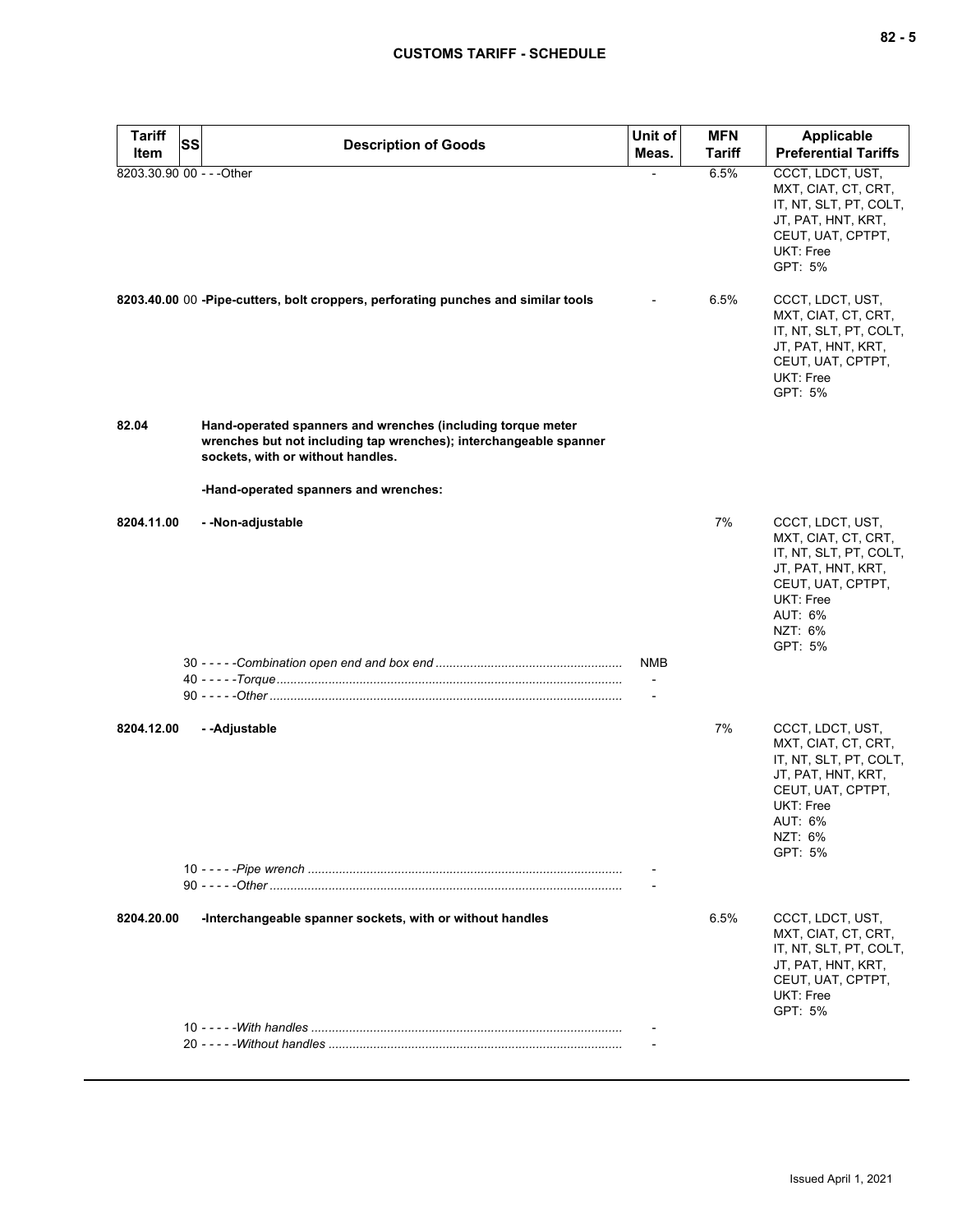| <b>Tariff</b><br>Item     | <b>SS</b> | <b>Description of Goods</b>                                                                                                                                                                                                                                                                                | Unit of<br>Meas. | <b>MFN</b><br><b>Tariff</b> | Applicable<br><b>Preferential Tariffs</b>                                                                                                                      |
|---------------------------|-----------|------------------------------------------------------------------------------------------------------------------------------------------------------------------------------------------------------------------------------------------------------------------------------------------------------------|------------------|-----------------------------|----------------------------------------------------------------------------------------------------------------------------------------------------------------|
| 82.05                     |           | Hand tools (including glaziers' diamonds), not elsewhere specified or<br>included; blow lamps; vices, clamps and the like, other than accessories<br>for and parts of, machine-tools or water-jet cutting machines; anvils;<br>portable forges; hand or pedal-operated grinding wheels with<br>frameworks. |                  |                             |                                                                                                                                                                |
| 8205.10                   |           | -Drilling, threading or tapping tools                                                                                                                                                                                                                                                                      |                  |                             |                                                                                                                                                                |
|                           |           | 8205.10.10 00 - - - Die stocks                                                                                                                                                                                                                                                                             |                  | 4%                          | CCCT, LDCT, GPT,<br>UST, MXT, CIAT, CT,<br>CRT, IT, NT, SLT, PT,<br>COLT, JT, PAT, HNT,<br>KRT, CEUT, UAT,<br>CPTPT, UKT: Free                                 |
| 8205.10.90 00 - - - Other |           |                                                                                                                                                                                                                                                                                                            |                  | 7%                          | CCCT, LDCT, UST,<br>MXT, CIAT, CT, CRT,<br>IT, NT, SLT, PT, COLT,<br>JT, PAT, HNT, KRT,<br>CEUT, UAT, CPTPT,<br>UKT: Free<br>GPT: 5%                           |
| 8205.20                   |           | -Hammers and sledge hammers                                                                                                                                                                                                                                                                                |                  |                             |                                                                                                                                                                |
|                           |           | 8205.20.10 00 - - - For climbing or mountaineering;<br>Heads for use in the manufacture or production of hammers and sledge<br>hammers                                                                                                                                                                     | <b>NMB</b>       | Free                        | CCCT, LDCT, GPT,<br>UST, MXT, CIAT, CT,<br>CRT, IT, NT, SLT, PT,<br>COLT, JT, PAT, HNT,<br>KRT, CEUT, UAT,<br>CPTPT, UKT: Free                                 |
| 8205.20.90 00 - - - Other |           |                                                                                                                                                                                                                                                                                                            | <b>NMB</b>       | 7%                          | CCCT, LDCT, UST,<br>MXT, CIAT, CT, CRT,<br>IT, NT, SLT, PT, COLT,<br>JT, PAT, HNT, KRT,<br>CEUT, UAT, CPTPT,<br>UKT: Free<br>AUT: 6%<br>NZT: 6%<br>GPT: 5%     |
|                           |           | 8205.30.00 00 -Planes, chisels, gouges and similar cutting tools for working wood                                                                                                                                                                                                                          |                  | 7%                          | CCCT, LDCT, UST,<br>MXT, CIAT, CT, CRT,<br>IT, NT, SLT, PT, COLT,<br>JT, PAT, HNT, KRT,<br>CEUT, UAT, CPTPT,<br>UKT: Free<br>AUT: 6.5%<br>NZT: 6.5%<br>GPT: 5% |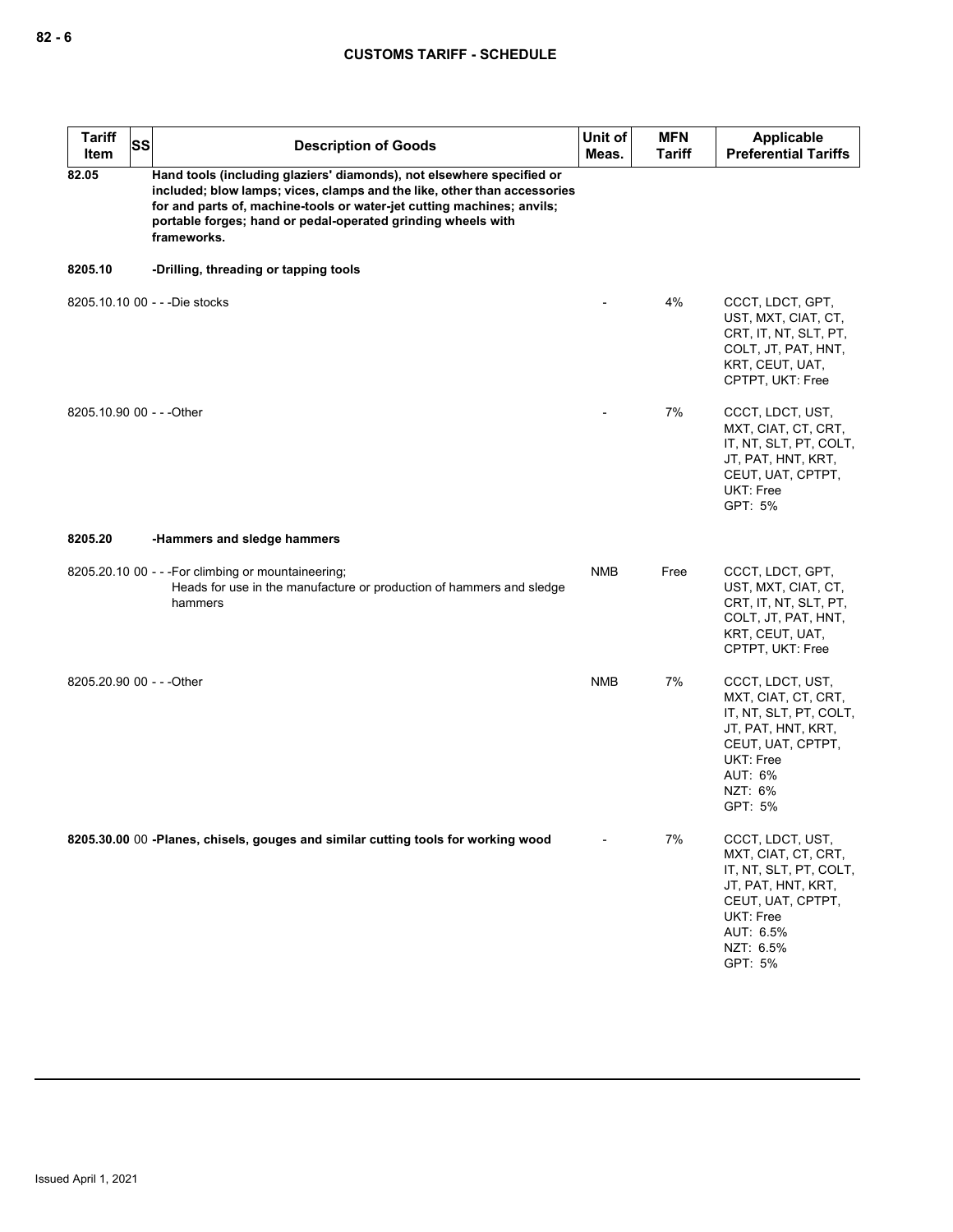| <b>Tariff</b><br>Item     | SS | <b>Description of Goods</b>                                                                                                                            | Unit of<br>Meas. | <b>MFN</b><br><b>Tariff</b> | <b>Applicable</b><br><b>Preferential Tariffs</b>                                                                                                                  |
|---------------------------|----|--------------------------------------------------------------------------------------------------------------------------------------------------------|------------------|-----------------------------|-------------------------------------------------------------------------------------------------------------------------------------------------------------------|
|                           |    | 8205.40.00 00 -Screwdrivers                                                                                                                            | $\blacksquare$   | 7%                          | CCCT, LDCT, UST,<br>MXT, CIAT, CT, CRT,<br>IT, NT, SLT, PT, COLT,<br>JT, PAT, HNT, KRT,<br>CEUT, UAT, CPTPT,<br><b>UKT: Free</b><br>AUT: 6%<br>NZT: 6%<br>GPT: 5% |
|                           |    | -Other hand tools (including glaziers' diamonds):                                                                                                      |                  |                             |                                                                                                                                                                   |
| 8205.51                   |    | --Household tools                                                                                                                                      |                  |                             |                                                                                                                                                                   |
|                           |    | 8205.51.10 00 - - - Portable butane hair curlers                                                                                                       |                  | Free                        | CCCT, LDCT, GPT,<br>UST, MXT, CIAT, CT,<br>CRT, IT, NT, SLT, PT,<br>COLT, JT, PAT, HNT,<br>KRT, CEUT, UAT,<br>CPTPT, UKT: Free                                    |
| 8205.51.90 00 - - - Other |    |                                                                                                                                                        |                  | 6.5%                        | CCCT, LDCT, UST,<br>MXT, CIAT, CT, CRT,<br>IT, NT, SLT, PT, COLT,<br>JT, PAT, HNT, KRT,<br>CEUT, UAT, CPTPT,<br><b>UKT: Free</b><br>GPT: 5%                       |
| 8205.59                   |    | - -Other                                                                                                                                               |                  |                             |                                                                                                                                                                   |
|                           |    | 8205.59.10 00 - - - For climbing or mountaineering;<br>Heads for use in the manufacture or production of other hand tools;<br>Livestock branding irons | <b>NMB</b>       | Free                        | CCCT, LDCT, GPT,<br>UST, MXT, CIAT, CT,<br>CRT, IT, NT, SLT, PT,<br>COLT, JT, PAT, HNT,<br>KRT, CEUT, UAT,<br>CPTPT, UKT: Free                                    |
|                           |    | 8205.59.20 00 - - -Stapling or tacking guns, and hammer tackers not operated by an<br>independent hammer                                               | <b>NMB</b>       | 2.5%                        | CCCT, LDCT, GPT,<br>UST, MXT, CIAT, CT,<br>CRT, IT, NT, SLT, PT,<br>COLT, JT, PAT, HNT,<br>KRT, CEUT, UAT,<br>CPTPT, UKT: Free                                    |
| 8205.59.90 00 - - - Other |    |                                                                                                                                                        | <b>NMB</b>       | 6.5%                        | CCCT, LDCT, UST,<br>MXT, CIAT, CT, CRT,<br>IT, NT, SLT, PT, COLT,<br>JT, PAT, HNT, KRT,<br>CEUT, UAT, CPTPT,<br>UKT: Free<br>GPT: 5%                              |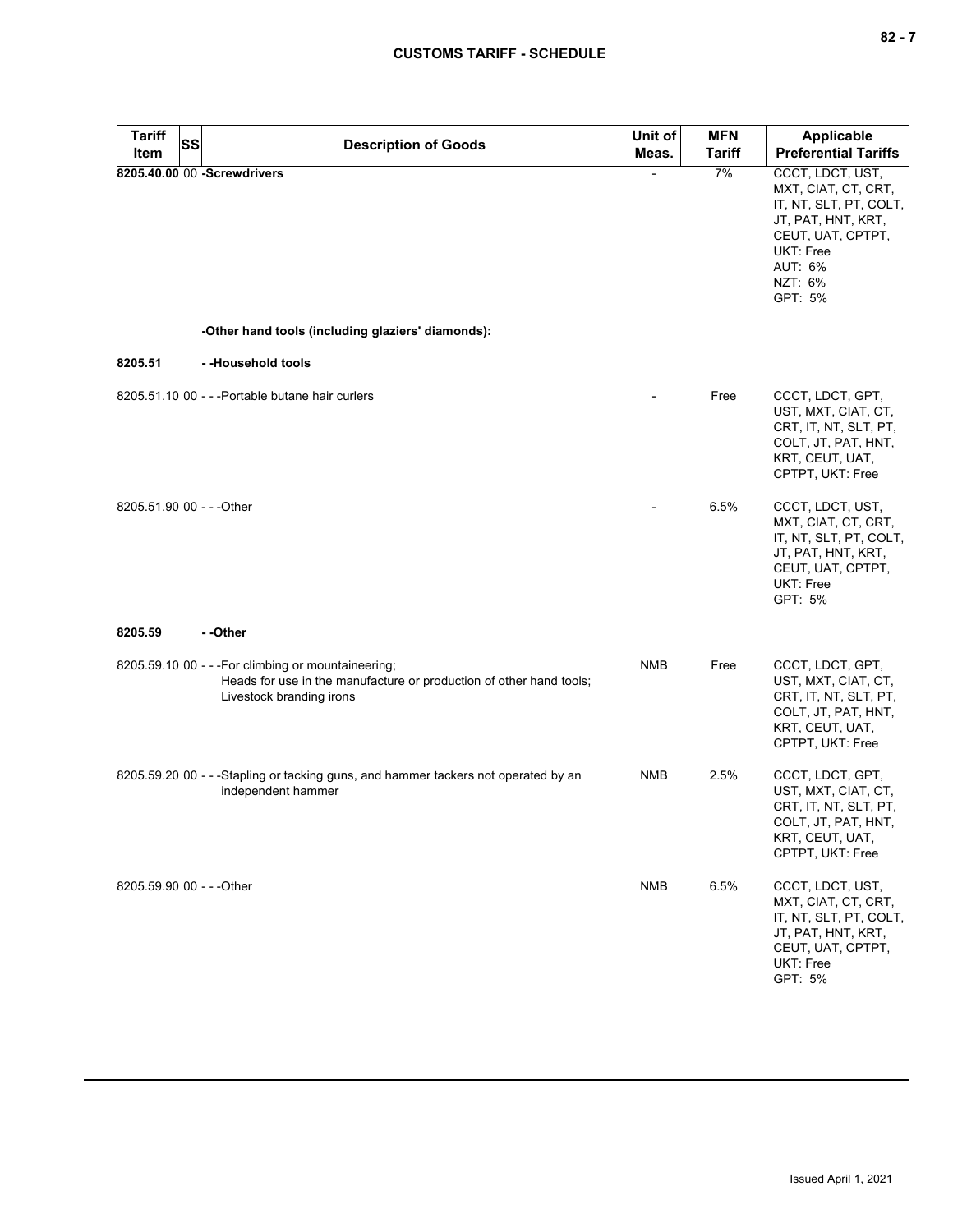| Tariff<br>SS<br>Item      | <b>Description of Goods</b>                                                                                                                                                                                                  | Unit of<br>Meas. | <b>MFN</b><br><b>Tariff</b> | Applicable<br><b>Preferential Tariffs</b>                                                                                            |
|---------------------------|------------------------------------------------------------------------------------------------------------------------------------------------------------------------------------------------------------------------------|------------------|-----------------------------|--------------------------------------------------------------------------------------------------------------------------------------|
| 8205.60.00 00 -Blow lamps |                                                                                                                                                                                                                              |                  | 6%                          | CCCT, LDCT, GPT,<br>UST, MXT, CIAT, CT,<br>CRT, IT, NT, SLT, PT,<br>COLT, JT, PAT, HNT,<br>KRT, CEUT, UAT,<br>CPTPT, UKT: Free       |
| 8205.70                   | -Vices, clamps and the like                                                                                                                                                                                                  |                  |                             |                                                                                                                                      |
|                           | 8205.70.10 00 - - - Clamps for use with the following surgical, dental, veterinary or diagnostic<br>articles:Instruments;Sterilizers;Cobalt therapy units;Anaesthesia, surgical<br>suction or oxygen administering apparatus |                  | Free                        | CCCT, LDCT, GPT,<br>UST, MXT, CIAT, CT,<br>CRT, IT, NT, SLT, PT,<br>COLT, JT, PAT, HNT,<br>KRT, CEUT, UAT,<br>CPTPT, UKT: Free       |
|                           | 8205.70.20 00 - - - Precision clamps and vices, for toolmakers, machinists or metal workers                                                                                                                                  |                  | Free                        | CCCT, LDCT, GPT,<br>UST, MXT, CIAT, CT,<br>CRT, IT, NT, SLT, PT,<br>COLT, JT, PAT, HNT,<br>KRT, CEUT, UAT,<br>CPTPT, UKT: Free       |
| 8205.70.90 00 - - - Other |                                                                                                                                                                                                                              |                  | 6.5%                        | CCCT, LDCT, UST,<br>MXT, CIAT, CT, CRT,<br>IT, NT, SLT, PT, COLT,<br>JT, PAT, HNT, KRT,<br>CEUT, UAT, CPTPT,<br>UKT: Free<br>GPT: 5% |
| 8205.90                   | -Other, including sets of articles of two or more subheadings of this<br>heading                                                                                                                                             |                  |                             |                                                                                                                                      |
|                           | 8205.90.10 00 - - - Anvils; portable forges; hand or pedal-operated grinding wheels with<br>frameworks                                                                                                                       |                  | 7%                          | CCCT, LDCT, UST,<br>MXT, CIAT, CT, CRT,<br>IT, NT, SLT, PT, COLT,<br>JT, PAT, HNT, KRT,<br>CEUT, UAT, CPTPT,<br>UKT: Free<br>GPT: 5% |
| 8205.90.90 00 - - - Other |                                                                                                                                                                                                                              |                  | 6.5%                        | CCCT, LDCT, UST,<br>MXT, CIAT, CT, CRT,<br>IT, NT, SLT, PT, COLT,<br>JT, PAT, HNT, KRT,<br>CEUT, UAT, CPTPT,<br>UKT: Free<br>GPT: 5% |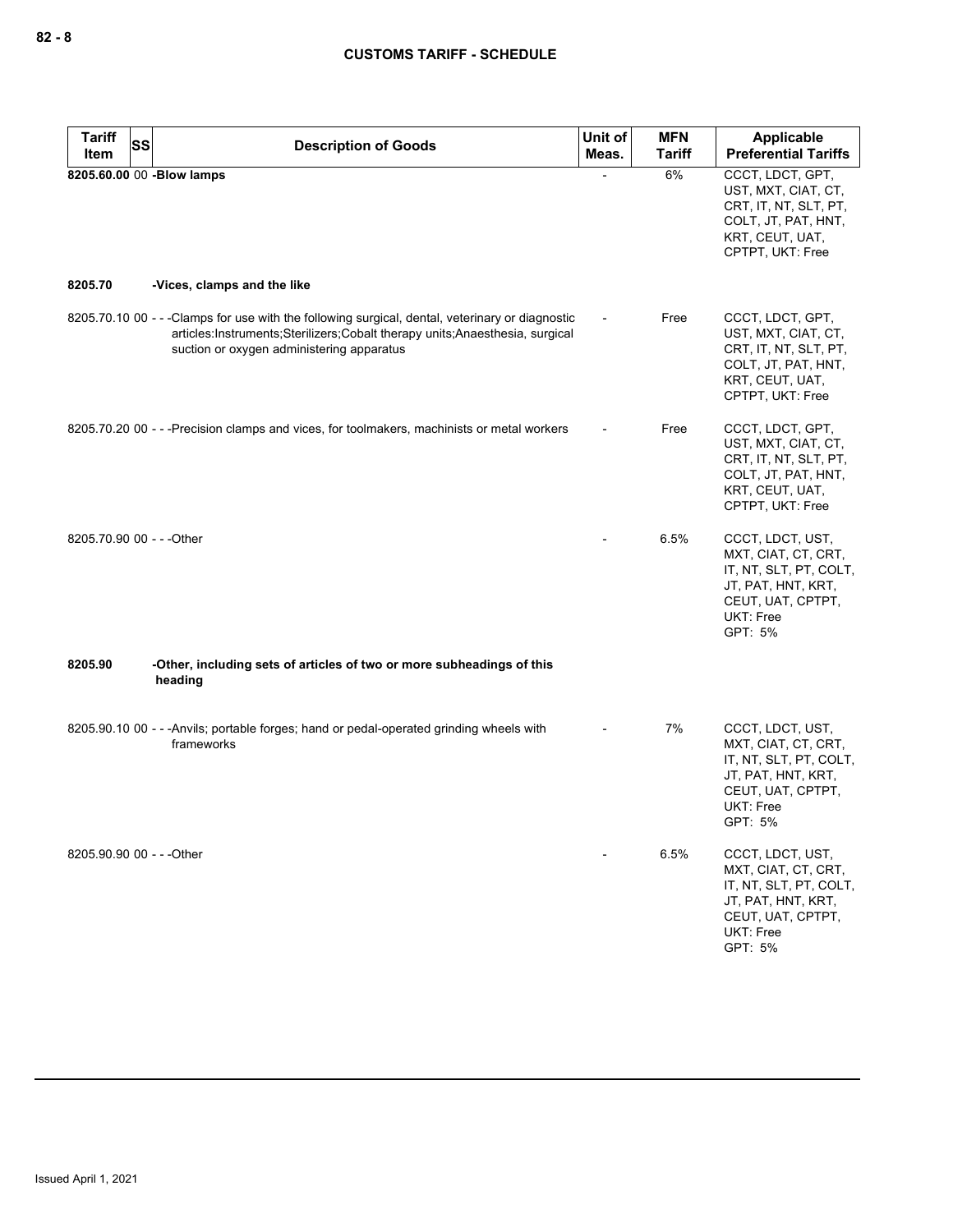| <b>Tariff</b><br>SS<br>Item | <b>Description of Goods</b>                                                                                                                                                                                                                                                                                                        | Unit of<br>Meas.  | <b>MFN</b><br>Tariff | Applicable<br><b>Preferential Tariffs</b>                                                                                                |
|-----------------------------|------------------------------------------------------------------------------------------------------------------------------------------------------------------------------------------------------------------------------------------------------------------------------------------------------------------------------------|-------------------|----------------------|------------------------------------------------------------------------------------------------------------------------------------------|
|                             | 8206.00.00 00 Tools of two or more of the headings 82.02 to 82.05, put up in sets for<br>retail sale.                                                                                                                                                                                                                              |                   | 6.5%                 | CCCT, LDCT, UST,<br>MXT, CIAT, CT, CRT,<br>IT, NT, SLT, PT, COLT,<br>JT, PAT, HNT, KRT,<br>CEUT, UAT, CPTPT,<br>UKT: Free<br>GPT: 5%     |
| 82.07                       | Interchangeable tools for hand tools, whether or not power-operated, or<br>for machine-tools (for example, for pressing, stamping, punching,<br>tapping, threading, drilling, boring, broaching, milling, turning or screw<br>driving), including dies for drawing or extruding metal, and rock drilling<br>or earth boring tools. |                   |                      |                                                                                                                                          |
|                             | -Rock drilling or earth boring tools:                                                                                                                                                                                                                                                                                              |                   |                      |                                                                                                                                          |
| 8207.13.00                  | - - With working part of cermets                                                                                                                                                                                                                                                                                                   |                   | Free                 | CCCT, LDCT, GPT,<br>UST, MXT, CIAT, CT,<br>CRT, IT, NT, SLT, PT,<br>COLT, JT, PAT, HNT,<br>KRT, CEUT, UAT,<br>CPTPT, UKT: Free           |
|                             |                                                                                                                                                                                                                                                                                                                                    | <b>NMB</b>        |                      |                                                                                                                                          |
|                             |                                                                                                                                                                                                                                                                                                                                    | NMB               |                      |                                                                                                                                          |
| 8207.19.00                  | - - Other, including parts                                                                                                                                                                                                                                                                                                         |                   | Free                 | AUT, NZT, CCCT, LDCT,<br>GPT, UST, MXT, CIAT,<br>CT, CRT, IT, NT, SLT,<br>PT, COLT, JT, PAT,<br>HNT, KRT, CEUT, UAT,<br>CPTPT, UKT: Free |
|                             |                                                                                                                                                                                                                                                                                                                                    |                   |                      |                                                                                                                                          |
|                             |                                                                                                                                                                                                                                                                                                                                    |                   |                      |                                                                                                                                          |
|                             | 8207.20.00 00 -Dies for drawing or extruding metal                                                                                                                                                                                                                                                                                 |                   | Free                 | CCCT, LDCT, GPT,<br>UST, MXT, CIAT, CT,<br>CRT, IT, NT, SLT, PT,<br>COLT, JT, PAT, HNT,<br>KRT, CEUT, UAT,<br>CPTPT, UKT: Free           |
| 8207.30.00                  | -Tools for pressing, stamping or punching                                                                                                                                                                                                                                                                                          |                   | Free                 | CCCT, LDCT, GPT,<br>UST, MXT, CIAT, CT,<br>CRT, IT, NT, SLT, PT,<br>COLT, JT, PAT, HNT,<br>KRT, CEUT, UAT,<br>CPTPT, UKT: Free           |
|                             |                                                                                                                                                                                                                                                                                                                                    | NMB               |                      |                                                                                                                                          |
|                             |                                                                                                                                                                                                                                                                                                                                    | NMB<br><b>NMB</b> |                      |                                                                                                                                          |
|                             |                                                                                                                                                                                                                                                                                                                                    | NMB               |                      |                                                                                                                                          |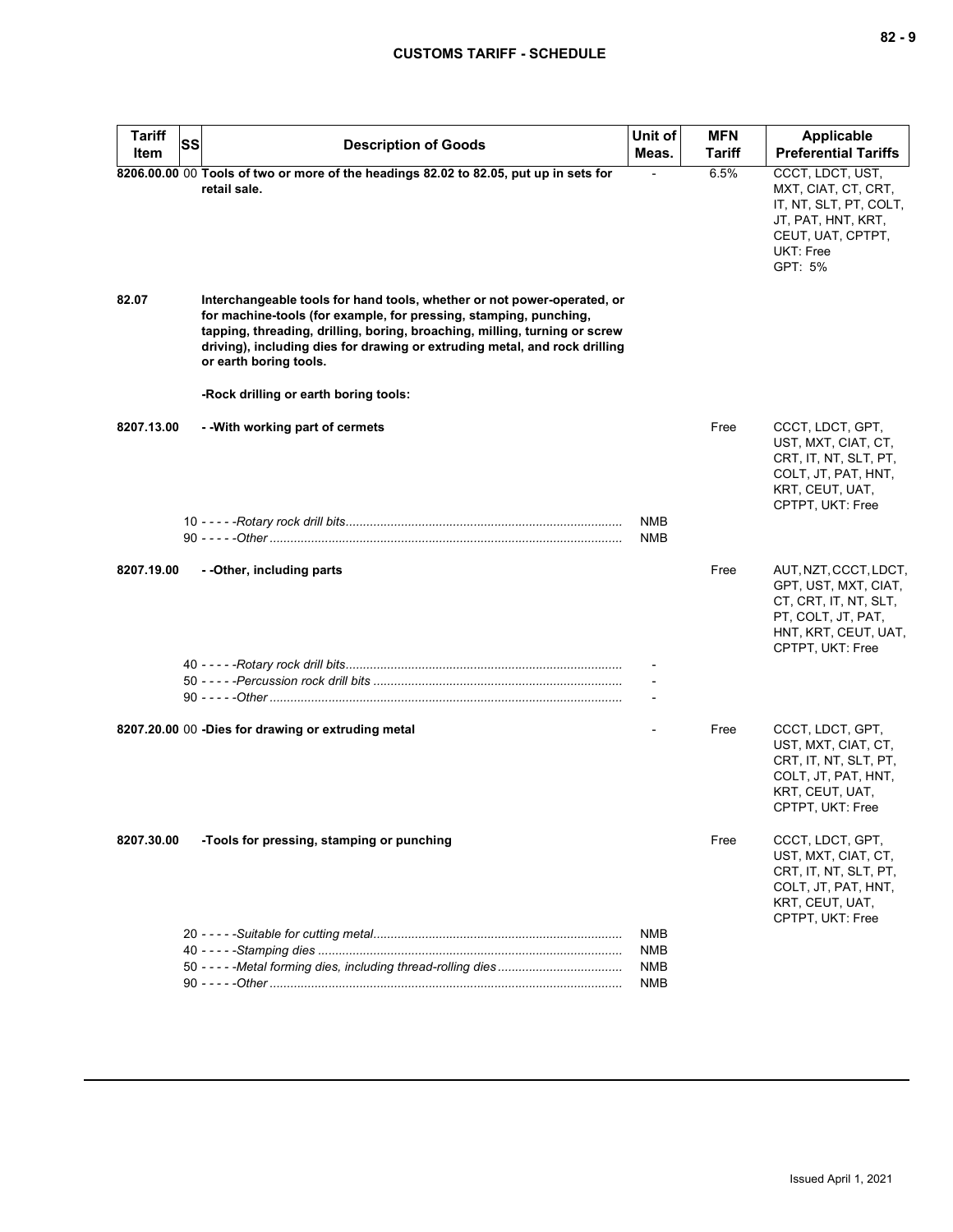| <b>Tariff</b><br><b>SS</b> | <b>Description of Goods</b>                                                                                                                                                                                                                             | Unit of                                              | <b>MFN</b>    | Applicable                                                                                                                                                       |
|----------------------------|---------------------------------------------------------------------------------------------------------------------------------------------------------------------------------------------------------------------------------------------------------|------------------------------------------------------|---------------|------------------------------------------------------------------------------------------------------------------------------------------------------------------|
| Item                       |                                                                                                                                                                                                                                                         | Meas.                                                | <b>Tariff</b> | <b>Preferential Tariffs</b>                                                                                                                                      |
| 8207.40.00                 | -Tools for tapping or threading                                                                                                                                                                                                                         | <b>NMB</b><br><b>NMB</b>                             | Free          | CCCT, LDCT, GPT,<br>UST, MXT, CIAT, CT,<br>CRT, IT, NT, SLT, PT,<br>COLT, JT, PAT, HNT,<br>KRT, CEUT, UAT,<br>CPTPT, UKT: Free                                   |
| 8207.50.00                 | -Tools for drilling, other than for rock drilling                                                                                                                                                                                                       |                                                      | Free          | AUT, NZT, CCCT, LDCT,<br>GPT, UST, MXT, CIAT,<br>CT, CRT, IT, NT, SLT,<br>PT, COLT, JT, PAT,<br>HNT, KRT, CEUT, UAT,<br>CPTPT, UKT: Free                         |
|                            |                                                                                                                                                                                                                                                         | <b>NMB</b><br><b>NMB</b><br>$\overline{\phantom{a}}$ |               |                                                                                                                                                                  |
|                            | 8207.60.00 00 -Tools for boring or broaching                                                                                                                                                                                                            |                                                      | Free          | CCCT, LDCT, GPT,<br>UST, MXT, CIAT, CT,<br>CRT, IT, NT, SLT, PT,<br>COLT, JT, PAT, HNT,<br>KRT, CEUT, UAT,<br>CPTPT, UKT: Free                                   |
| 8207.70.00                 | -Tools for milling                                                                                                                                                                                                                                      |                                                      | Free          | CCCT, LDCT, GPT,<br>UST, MXT, CIAT, CT,<br>CRT, IT, NT, SLT, PT,<br>COLT, JT, PAT, HNT,<br>KRT, CEUT, UAT,<br>CPTPT, UKT: Free                                   |
|                            | ----- Milling cutters:                                                                                                                                                                                                                                  | NMB<br><b>NMB</b>                                    |               |                                                                                                                                                                  |
|                            | 8207.80.00 00 -Tools for turning                                                                                                                                                                                                                        | <b>NMB</b>                                           | Free          | CCCT, LDCT, GPT,<br>UST, MXT, CIAT, CT,<br>CRT, IT, NT, SLT, PT,<br>COLT, JT, PAT, HNT,<br>KRT, CEUT, UAT,<br>CPTPT, UKT: Free                                   |
| 8207.90                    | -Other interchangeable tools                                                                                                                                                                                                                            |                                                      |               |                                                                                                                                                                  |
|                            | 8207.90.10 00 - - -Ball points, bushing bits, chisels, clay spades, front spades, drivers (for<br>pipes, pins and spikes) and star drills, for portable power tools;<br>Cutting tools, carbide tipped, for wood working;<br>Nozzles for vacuum cleaners | <b>NMB</b>                                           | 9%            | CCCT, LDCT, UST,<br>MXT, CIAT, CT, CRT,<br>IT, NT, SLT, PT, COLT,<br>JT, PAT, HNT, KRT,<br>CEUT, UAT, CPTPT,<br>UKT: Free<br>AUT: 2.5%<br>NZT: 2.5%<br>GPT: 2.5% |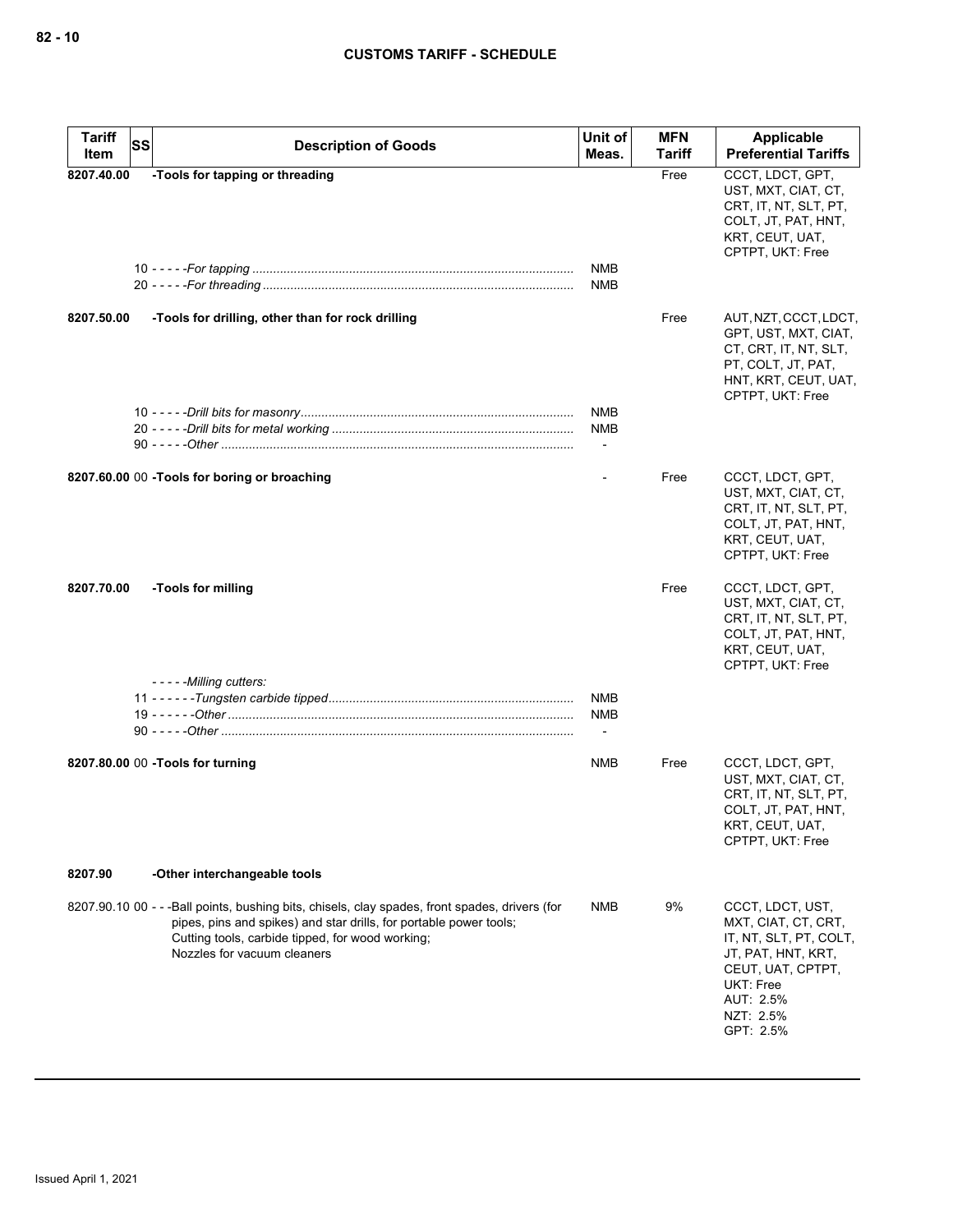| <b>Tariff</b>             | SS<br><b>Description of Goods</b>                                                      | Unit of    | <b>MFN</b>    | Applicable                                                                                                                     |
|---------------------------|----------------------------------------------------------------------------------------|------------|---------------|--------------------------------------------------------------------------------------------------------------------------------|
| Item                      |                                                                                        | Meas.      | <b>Tariff</b> | <b>Preferential Tariffs</b>                                                                                                    |
| 8207.90.90 00 - - - Other |                                                                                        |            | Free          | CCCT, LDCT, GPT,<br>UST, MXT, CIAT, CT,<br>CRT, IT, NT, SLT, PT,<br>COLT, JT, PAT, HNT,<br>KRT, CEUT, UAT,<br>CPTPT, UKT: Free |
| 82.08                     | Knives and cutting blades, for machines or for mechanical appliances.                  |            |               |                                                                                                                                |
|                           | 8208.10.00 00 -For metal working                                                       |            | Free          | CCCT, LDCT, GPT,<br>UST, MXT, CIAT, CT,<br>CRT, IT, NT, SLT, PT,<br>COLT, JT, PAT, HNT,<br>KRT, CEUT, UAT,<br>CPTPT, UKT: Free |
|                           | 8208.20.00 00 - For wood working                                                       |            | Free          | CCCT, LDCT, GPT,<br>UST, MXT, CIAT, CT,<br>CRT, IT, NT, SLT, PT,<br>COLT, JT, PAT, HNT,<br>KRT, CEUT, UAT,<br>CPTPT, UKT: Free |
|                           | 8208.30.00 00 -For kitchen appliances or for machines used by the food industry        |            | Free          | CCCT, LDCT, GPT,<br>UST, MXT, CIAT, CT,<br>CRT, IT, NT, SLT, PT,<br>COLT, JT, PAT, HNT,<br>KRT, CEUT, UAT,<br>CPTPT, UKT: Free |
| 8208.40.00                | -For agricultural, horticultural or forestry machines                                  |            | Free          | CCCT, LDCT, GPT,<br>UST, MXT, CIAT, CT,<br>CRT, IT, NT, SLT, PT,<br>COLT, JT, PAT, HNT,<br>KRT, CEUT, UAT,<br>CPTPT, UKT: Free |
|                           | 20 - - - - - For other agricultural or horticultural type machinery and parts thereof. |            |               |                                                                                                                                |
| 8208.90.00 00 -Other      |                                                                                        |            | Free          | CCCT, LDCT, GPT,<br>UST, MXT, CIAT, CT,<br>CRT, IT, NT, SLT, PT,<br>COLT, JT, PAT, HNT,<br>KRT, CEUT, UAT,<br>CPTPT, UKT: Free |
| 8209.00.00                | Plates, sticks, tips and the like for tools, unmounted, of cermets.                    |            | Free          | CCCT, LDCT, GPT,<br>UST, MXT, CIAT, CT,<br>CRT, IT, NT, SLT, PT,<br>COLT, JT, PAT, HNT,<br>KRT, CEUT, UAT,<br>CPTPT, UKT: Free |
|                           |                                                                                        | KGM<br>KGM |               |                                                                                                                                |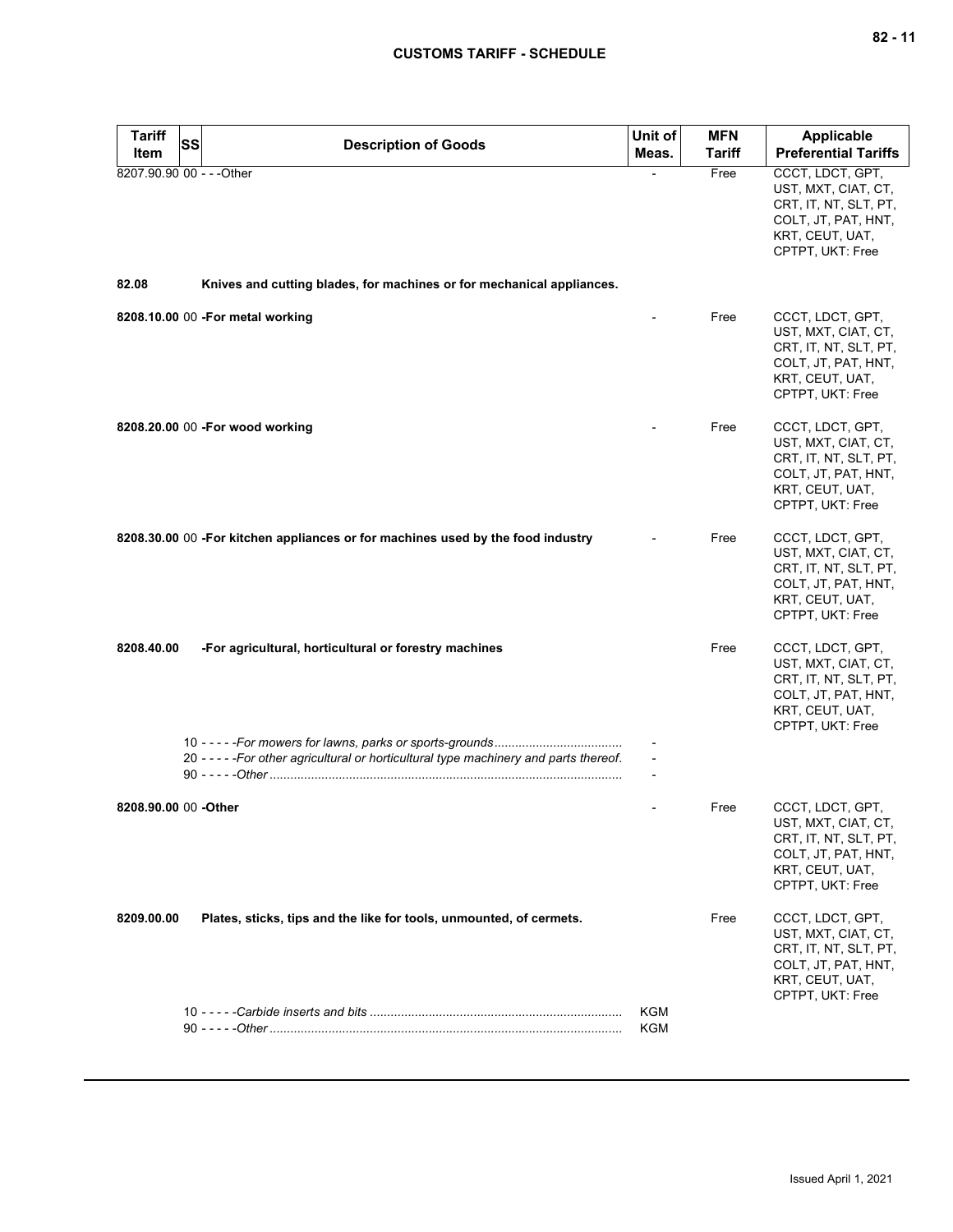| <b>Tariff</b><br>Item     | <b>SS</b> | <b>Description of Goods</b>                                                                                                         | Unit of<br>Meas. | <b>MFN</b><br>Tariff | <b>Applicable</b><br><b>Preferential Tariffs</b>                                                                                         |
|---------------------------|-----------|-------------------------------------------------------------------------------------------------------------------------------------|------------------|----------------------|------------------------------------------------------------------------------------------------------------------------------------------|
| 8210.00                   |           | Hand-operated mechanical appliances, weighing 10 kg or less, used in<br>the preparation, conditioning or serving of food or drink.  |                  |                      |                                                                                                                                          |
|                           |           | 8210.00.10 00 - - - Grape crushers for domestic purposes                                                                            |                  | 6%                   | AUT, NZT, CCCT, LDCT,<br>GPT, UST, MXT, CIAT,<br>CT, CRT, IT, NT, SLT,<br>PT, COLT, JT, PAT,<br>HNT, KRT, CEUT, UAT,<br>CPTPT, UKT: Free |
| 8210.00.90                |           | $- -$ Other                                                                                                                         |                  | Free                 | CCCT, LDCT, GPT,<br>UST, MXT, CIAT, CT,<br>CRT, IT, NT, SLT, PT,<br>COLT, JT, PAT, HNT,<br>KRT, CEUT, UAT,<br>CPTPT, UKT: Free           |
|                           |           | 10 - - - - - Appliances which chop, cut, slice, mince or shred food                                                                 |                  |                      |                                                                                                                                          |
|                           |           |                                                                                                                                     |                  |                      |                                                                                                                                          |
| 82.11                     |           | Knives with cutting blades, serrated or not (including pruning knives),<br>other than knives of heading 82.08, and blades therefor. |                  |                      |                                                                                                                                          |
| 8211.10                   |           | -Sets of assorted articles                                                                                                          |                  |                      |                                                                                                                                          |
|                           |           | 8211.10.10 00 - - - Table cutlery                                                                                                   |                  | 11%                  | CCCT, LDCT, UST,<br>MXT, CIAT, CT, CRT,<br>IT, NT, SLT, PT, COLT,<br>JT, PAT, HNT, KRT,<br>CEUT, UAT, CPTPT,<br>UKT: Free<br>GPT: 8%     |
| 8211.10.90 00 - - - Other |           |                                                                                                                                     |                  | 7%                   | AUT, NZT, CCCT, LDCT,<br>GPT, UST, MXT, CIAT,<br>CT, CRT, IT, NT, SLT,<br>PT, COLT, JT, PAT,<br>HNT, KRT, CEUT, UAT,<br>CPTPT, UKT: Free |
|                           |           | -Other:                                                                                                                             |                  |                      |                                                                                                                                          |
| 8211.91                   |           | --Table knives having fixed blades                                                                                                  |                  |                      |                                                                                                                                          |
|                           |           | 8211.91.10 00 - - - Carving knives                                                                                                  |                  | 7%                   | CCCT, LDCT, GPT,<br>UST, MXT, CIAT, CT,<br>CRT, IT, NT, SLT, PT,<br>COLT, JT, PAT, HNT,<br>KRT, CEUT, UAT,<br>CPTPT, UKT: Free           |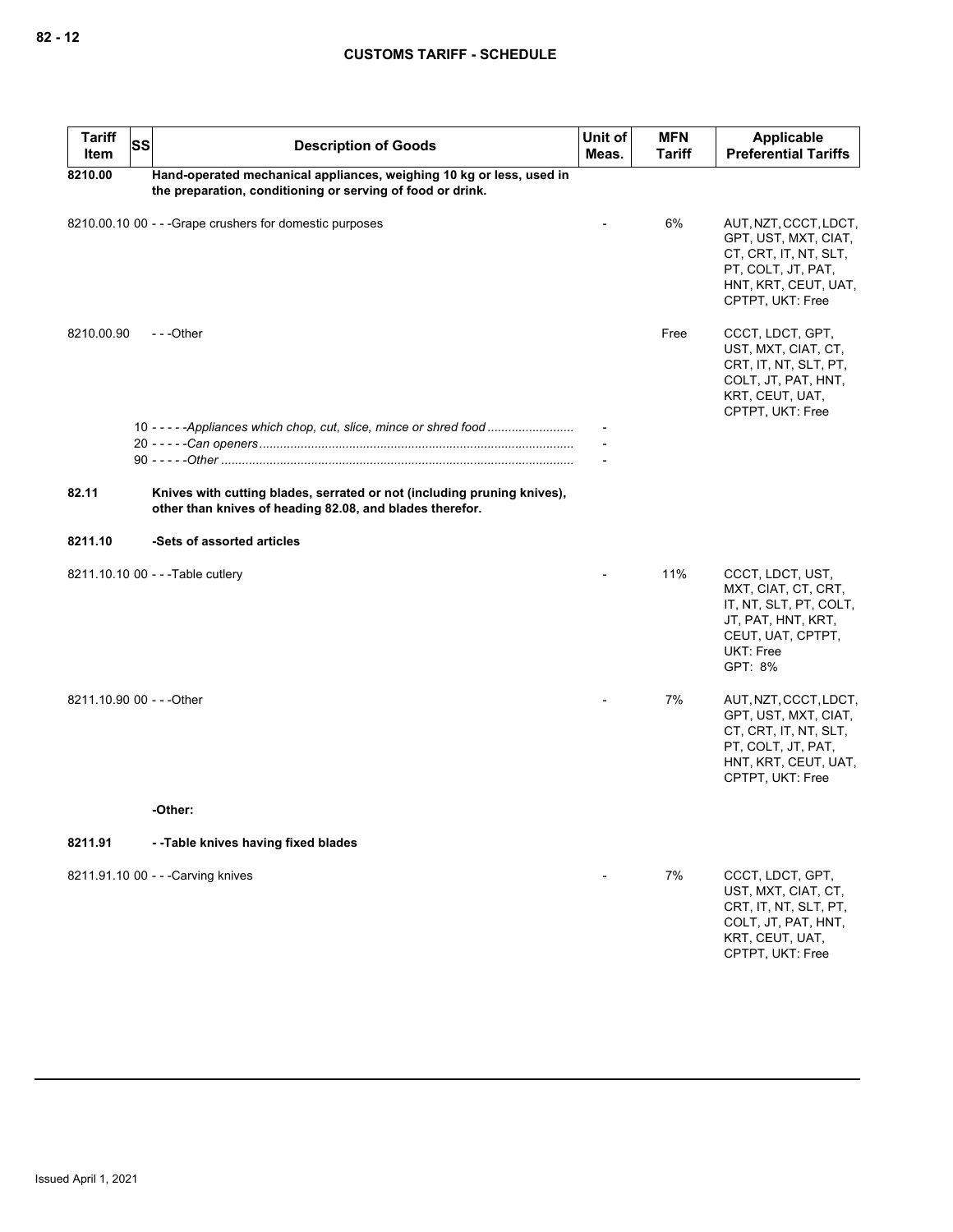| <b>Tariff</b><br>Item     | <b>SS</b> | <b>Description of Goods</b>                                                                                                                                                                                                                                                                                                                                            | Unit of<br>Meas. | <b>MFN</b><br><b>Tariff</b> | <b>Applicable</b><br><b>Preferential Tariffs</b>                                                                                         |
|---------------------------|-----------|------------------------------------------------------------------------------------------------------------------------------------------------------------------------------------------------------------------------------------------------------------------------------------------------------------------------------------------------------------------------|------------------|-----------------------------|------------------------------------------------------------------------------------------------------------------------------------------|
| 8211.91.90 00 - - - Other |           |                                                                                                                                                                                                                                                                                                                                                                        |                  | 11%                         | CCCT, LDCT, UST,                                                                                                                         |
|                           |           |                                                                                                                                                                                                                                                                                                                                                                        |                  |                             | MXT, CIAT, CT, CRT,<br>IT, NT, SLT, PT, COLT,<br>JT, PAT, HNT, KRT,<br>CEUT, UAT, CPTPT,<br>UKT: Free<br>GPT: 8%                         |
|                           |           | 8211.92.00 00 - - Other knives having fixed blades                                                                                                                                                                                                                                                                                                                     |                  | 7%                          | AUT, NZT, CCCT, LDCT,<br>GPT, UST, MXT, CIAT,<br>CT, CRT, IT, NT, SLT,<br>PT, COLT, JT, PAT,<br>HNT, KRT, CEUT, UAT,<br>CPTPT, UKT: Free |
|                           |           | 8211.93.00 00 - - Knives having other than fixed blades                                                                                                                                                                                                                                                                                                                | <b>NMB</b>       | 5%                          | CCCT, LDCT, GPT,<br>UST, MXT, CIAT, CT,<br>CRT, IT, NT, SLT, PT,<br>COLT, JT, PAT, HNT,<br>KRT, CEUT, UAT,<br>CPTPT, UKT: Free           |
| 8211.94                   |           | --Blades                                                                                                                                                                                                                                                                                                                                                               |                  |                             |                                                                                                                                          |
|                           |           | 8211.94.10 00 - - - Blanks, of stainless steel, to specification AISI 430 or AISI 300 series, of a<br>thickness of 1.78 mm or more, not further manufactured than stamped to<br>shape, for use in the manufacture of flatware;<br>Forged, including blanks of stainless steel, not further manufactured than<br>wet ground, for use in the manufacture of table knives | NMB              | Free                        | CCCT, LDCT, GPT,<br>UST, MXT, CIAT, CT,<br>CRT, IT, NT, SLT, PT,<br>COLT, JT, PAT, HNT,<br>KRT, CEUT, UAT,<br>CPTPT, UKT: Free           |
| 8211.94.90 00 - - - Other |           |                                                                                                                                                                                                                                                                                                                                                                        | <b>NMB</b>       | 3.5%                        | CCCT, LDCT, GPT,<br>UST, MXT, CIAT, CT,<br>CRT, IT, NT, SLT, PT,<br>COLT, JT, PAT, HNT,<br>KRT, CEUT, UAT,<br>CPTPT, UKT: Free           |
| 8211.95                   |           | - -Handles of base metal                                                                                                                                                                                                                                                                                                                                               |                  |                             |                                                                                                                                          |
|                           |           | - - - Of table knives having fixed blades:                                                                                                                                                                                                                                                                                                                             |                  |                             |                                                                                                                                          |
|                           |           | 8211.95.11 00 - - - - Of carving knives                                                                                                                                                                                                                                                                                                                                |                  | 7%                          | CCCT, LDCT, GPT,<br>UST, MXT, CIAT, CT,<br>CRT, IT, NT, SLT, PT,<br>COLT, JT, PAT, HNT,<br>KRT, CEUT, UAT,<br>CPTPT, UKT: Free           |
|                           |           | 8211.95.12 00 - - - -Hollow stainless steel handles, further manufactured than welded, of<br>table knives other than carving knives                                                                                                                                                                                                                                    |                  | 10%                         | CCCT, LDCT, GPT,<br>UST, MXT, CIAT, CT,<br>CRT, IT, NT, SLT, PT,<br>COLT, JT, PAT, HNT,<br>KRT, CEUT, UAT,<br>CPTPT, UKT: Free           |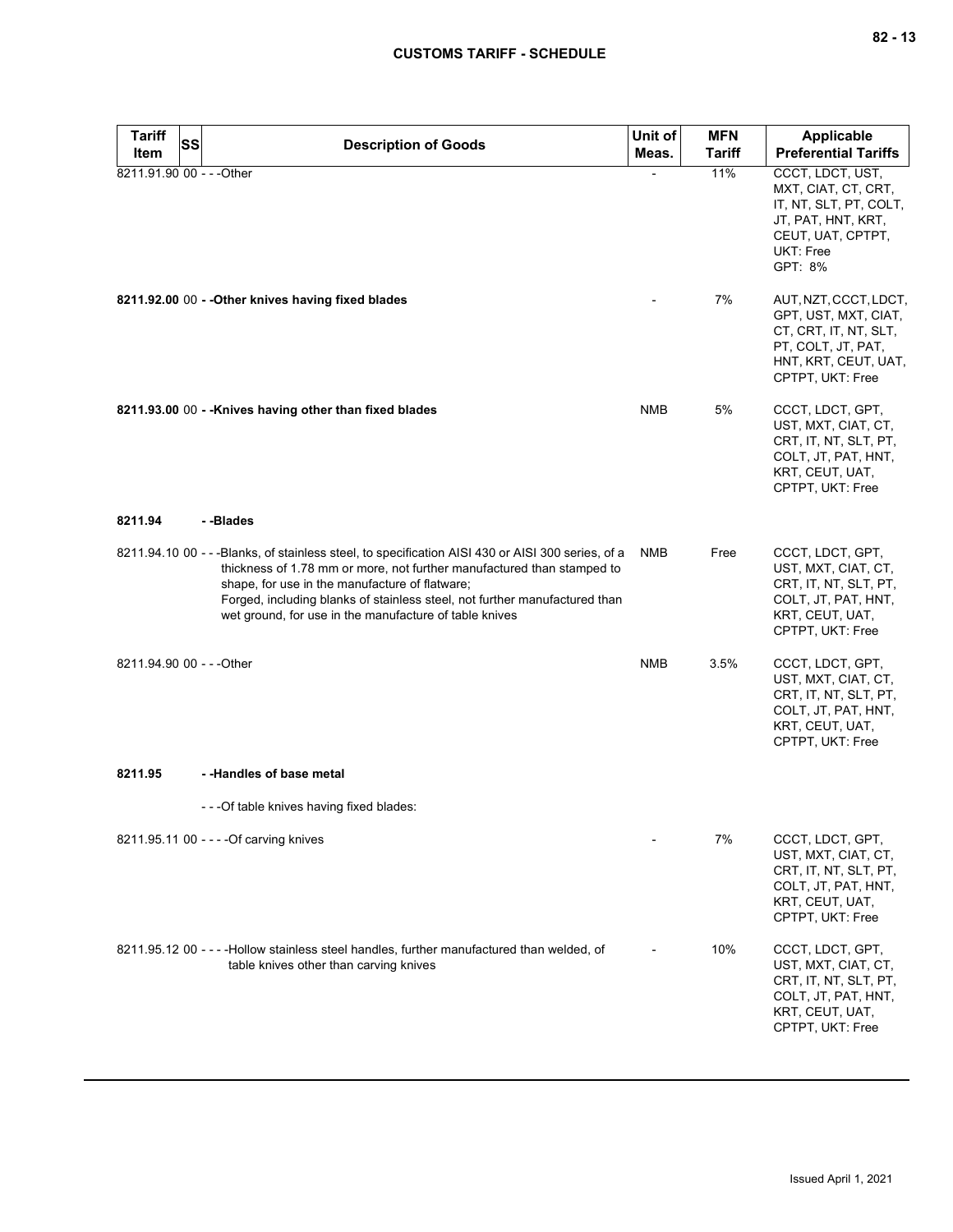| <b>Tariff</b><br><b>SS</b><br>Item | <b>Description of Goods</b>                                                                                                                     | Unit of    | <b>MFN</b>    | Applicable                                                                                                                                  |
|------------------------------------|-------------------------------------------------------------------------------------------------------------------------------------------------|------------|---------------|---------------------------------------------------------------------------------------------------------------------------------------------|
|                                    |                                                                                                                                                 | Meas.      | <b>Tariff</b> | <b>Preferential Tariffs</b>                                                                                                                 |
|                                    | 8211.95.13 00 - - - - Hollow stainless steel knife handles, not further manufactured than<br>welded, for use in the manufacture of table knives |            | Free          | CCCT, LDCT, GPT,<br>UST, MXT, CIAT, CT,<br>CRT, IT, NT, SLT, PT,<br>COLT, JT, PAT, HNT,<br>KRT, CEUT, UAT,<br>CPTPT, UKT: Free              |
|                                    | 8211.95.19 00 - - - - Other                                                                                                                     |            | 11%           | CCCT, LDCT, UST,<br>MXT, CIAT, CT, CRT,<br>IT, NT, SLT, PT, COLT,<br>JT, PAT, HNT, KRT,<br>CEUT, UAT, CPTPT,<br><b>UKT: Free</b><br>GPT: 8% |
|                                    | 8211.95.20 00 - - - Of other knives having fixed blades                                                                                         |            | 7%            | AUT, NZT, CCCT, LDCT,<br>GPT, UST, MXT, CIAT,<br>CT, CRT, IT, NT, SLT,<br>PT, COLT, JT, PAT,<br>HNT, KRT, CEUT, UAT,<br>CPTPT, UKT: Free    |
|                                    | 8211.95.30 00 - - - Of knives having other than fixed blades                                                                                    | <b>NMB</b> | 5%            | CCCT, LDCT, GPT,<br>UST, MXT, CIAT, CT,<br>CRT, IT, NT, SLT, PT,<br>COLT, JT, PAT, HNT,<br>KRT, CEUT, UAT,<br>CPTPT, UKT: Free              |
| 82.12                              | Razors and razor blades (including razor blade blanks in strips).                                                                               |            |               |                                                                                                                                             |
| 8212.10.00 00 -Razors              |                                                                                                                                                 | <b>NMB</b> | 6.5%          | CCCT, LDCT, GPT,<br>UST, MXT, CIAT, CT,<br>CRT, IT, NT, SLT, PT,<br>COLT, JT, PAT, HNT,<br>KRT, CEUT, UAT,<br>CPTPT, UKT: Free              |
|                                    | 8212.20.00 00 -Safety razor blades, including razor blade blanks in strips                                                                      | NMB        | 6%            | CCCT, LDCT, GPT,<br>UST, MXT, CIAT, CT,<br>CRT, IT, NT, SLT, PT,<br>COLT, JT, PAT, HNT,<br>KRT, CEUT, UAT,<br>CPTPT, UKT: Free              |
|                                    | 8212.90.00 00 - Other parts                                                                                                                     | <b>NMB</b> | Free          | CCCT, LDCT, GPT,<br>UST, MXT, CIAT, CT,<br>CRT, IT, NT, SLT, PT,<br>COLT, JT, PAT, HNT,<br>KRT, CEUT, UAT,<br>CPTPT, UKT: Free              |

**8213.00 Scissors, tailors' shears and similar shears, and blades therefor.**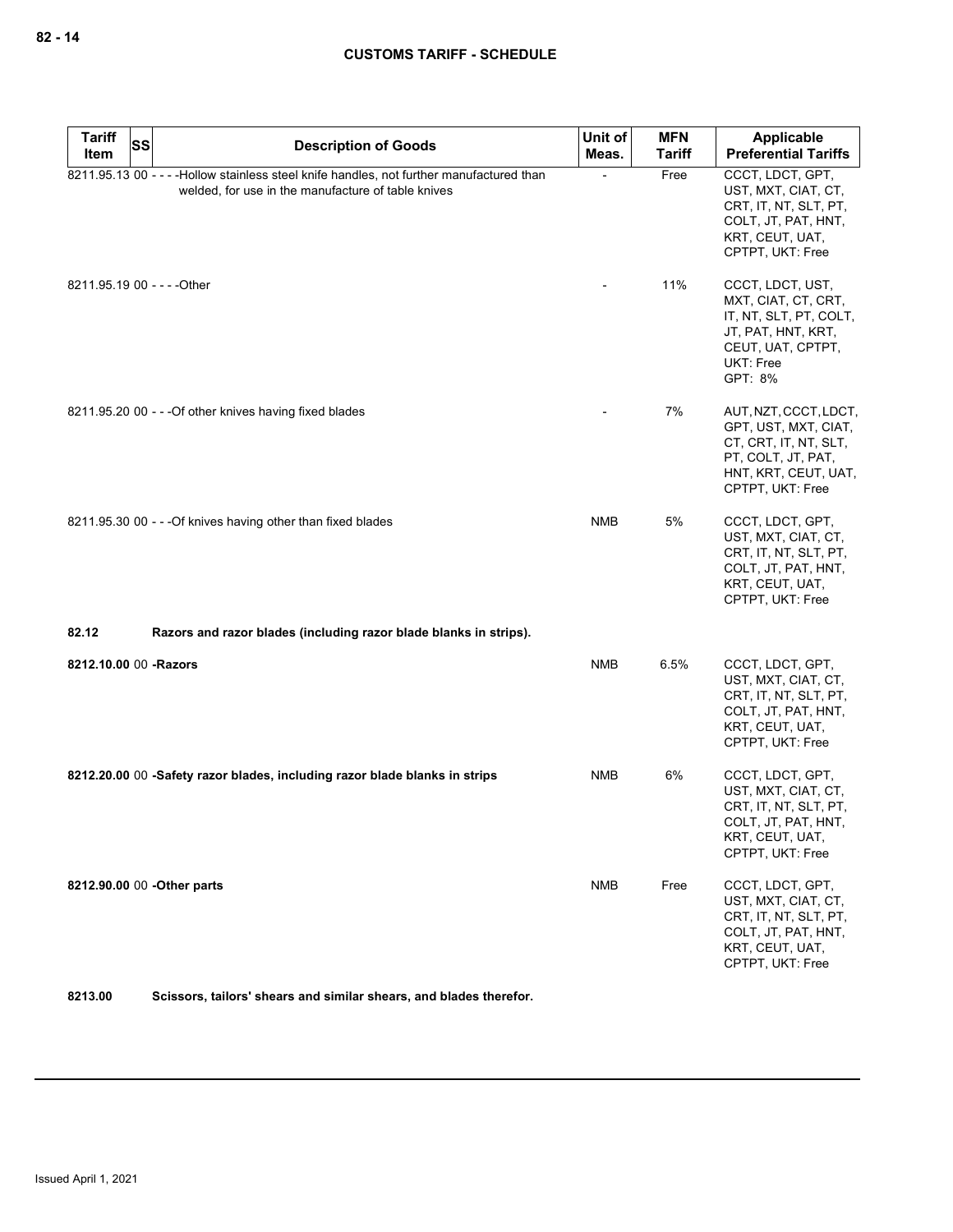| <b>Tariff</b>              | SS<br><b>Description of Goods</b>                                                                                                                                                                         | Unit of    | <b>MFN</b>    | Applicable                                                                                                                                  |
|----------------------------|-----------------------------------------------------------------------------------------------------------------------------------------------------------------------------------------------------------|------------|---------------|---------------------------------------------------------------------------------------------------------------------------------------------|
| Item                       |                                                                                                                                                                                                           | Meas.      | <b>Tariff</b> | <b>Preferential Tariffs</b>                                                                                                                 |
|                            | 8213.00.10 00 - - - Scissors and shears                                                                                                                                                                   | <b>NMB</b> | 11%           | AUT, NZT, CCCT, LDCT,<br>GPT, UST, MXT, CIAT,<br>CT, CRT, IT, NT, SLT,<br>PT, COLT, JT, PAT,<br>HNT, KRT, CEUT, UAT,<br>CPTPT, UKT: Free    |
| 8213.00.20 00 - - - Blanks |                                                                                                                                                                                                           | <b>NMB</b> | 3.5%          | AUT, NZT, CCCT, LDCT,<br>GPT, UST, MXT, CIAT,<br>CT, CRT, IT, NT, SLT,<br>PT, COLT, JT, PAT,<br>HNT, KRT, CEUT, UAT,<br>CPTPT, UKT: Free    |
| 8213.00.30 00 - - - Blades |                                                                                                                                                                                                           | <b>NMB</b> | 6.5%          | CCCT, LDCT, GPT,<br>UST, MXT, CIAT, CT,<br>CRT, IT, NT, SLT, PT,<br>COLT, JT, PAT, HNT,<br>KRT, CEUT, UAT,<br>CPTPT, UKT: Free              |
| 82.14                      | Other articles of cutlery (for example, hair clippers, butchers' or kitchen<br>cleavers, choppers and mincing knives, paper knives); manicure or<br>pedicure sets and instruments (including nail files). |            |               |                                                                                                                                             |
|                            | 8214.10.00 00 -Paper knives, letter openers, erasing knives, pencil sharpeners and<br>blades therefor                                                                                                     |            | 6.5%          | CCCT, LDCT, UST,<br>MXT, CIAT, CT, CRT,<br>IT, NT, SLT, PT, COLT,<br>JT, PAT, HNT, KRT,<br>CEUT, UAT, CPTPT,<br>UKT: Free<br>GPT: 5%        |
|                            | 8214.20.00 00 -Manicure or pedicure sets and instruments (including nail files)                                                                                                                           |            | 6.5%          | CCCT, LDCT, UST,<br>MXT, CIAT, CT, CRT,<br>IT, NT, SLT, PT, COLT,<br>JT, PAT, HNT, KRT,<br>CEUT, UAT, CPTPT,<br><b>UKT: Free</b><br>GPT: 5% |
| 8214.90                    | -Other                                                                                                                                                                                                    |            |               |                                                                                                                                             |
|                            | 8214.90.10 00 - - - Clippers for animals, for use on the farm                                                                                                                                             |            | Free          | CCCT, LDCT, GPT,<br>UST, MXT, CIAT, CT,<br>CRT, IT, NT, SLT, PT,<br>COLT, JT, PAT, HNT,<br>KRT, CEUT, UAT,<br>CPTPT, UKT: Free              |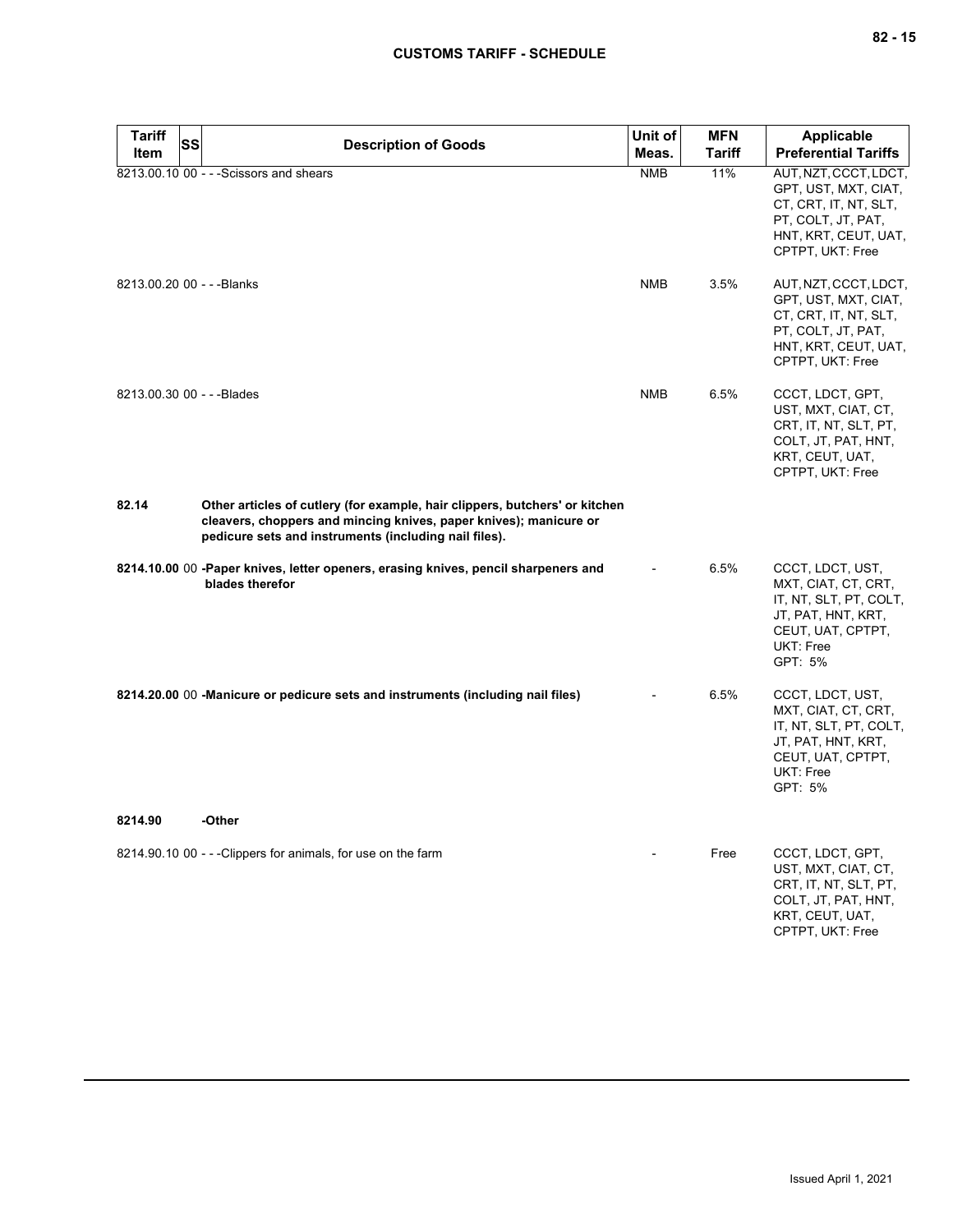| <b>Tariff</b><br><b>SS</b> |                                                                                                                              | Unit of | <b>MFN</b>    | Applicable                                                                                                                                                            |
|----------------------------|------------------------------------------------------------------------------------------------------------------------------|---------|---------------|-----------------------------------------------------------------------------------------------------------------------------------------------------------------------|
| Item                       | <b>Description of Goods</b>                                                                                                  | Meas.   | <b>Tariff</b> | <b>Preferential Tariffs</b>                                                                                                                                           |
| 8214.90.90 00 - - - Other  |                                                                                                                              |         | 7%            | CCCT, LDCT, UST,<br>MXT, CIAT, CT, CRT,<br>IT, NT, SLT, PT, COLT,<br>JT, PAT, HNT, KRT,<br>CEUT, UAT, CPTPT,<br><b>UKT: Free</b><br>AUT: 2.5%<br>NZT: 2.5%<br>GPT: 5% |
| 82.15                      | Spoons, forks, ladles, skimmers, cake-servers, fish-knives, butter-<br>knives, sugar tongs and similar kitchen or tableware. |         |               |                                                                                                                                                                       |
| 8215.10                    | -Sets of assorted articles containing at least one article plated with<br>precious metal                                     |         |               |                                                                                                                                                                       |
|                            | 8215.10.10 00 - - - Containing spoons, knives and forks, of a kind used at the table                                         |         | 11%           | CCCT, LDCT, UST,<br>MXT, CIAT, CT, CRT,<br>IT, NT, SLT, PT, COLT,<br>JT, PAT, HNT, KRT,<br>CEUT, UAT, CPTPT,<br><b>UKT: Free</b><br>GPT: 8%                           |
| 8215.10.90 00 - - - Other  |                                                                                                                              |         | 7%            | CCCT, LDCT, UST,<br>MXT, CIAT, CT, CRT,<br>IT, NT, SLT, PT, COLT,<br>JT, PAT, HNT, KRT,<br>CEUT, UAT, CPTPT,<br>UKT: Free<br>GPT: 5%                                  |
| 8215.20                    | -Other sets of assorted articles                                                                                             |         |               |                                                                                                                                                                       |
|                            | 8215.20.10 00 - - - Containing spoons, knives and forks, of a kind used at the table                                         |         | 11%           | CCCT, LDCT, UST,<br>MXT, CIAT, CT, CRT,<br>IT, NT, SLT, PT, COLT,<br>JT, PAT, HNT, KRT,<br>CEUT, UAT, CPTPT,<br>UKT: Free<br>AUT: 8.5%<br>NZT: 8.5%<br>GPT: 8%        |
| 8215.20.90 00 - - - Other  |                                                                                                                              |         | 6.5%          | CCCT, LDCT, UST,<br>MXT, CIAT, CT, CRT,<br>IT, NT, SLT, PT, COLT,<br>JT, PAT, HNT, KRT,<br>CEUT, UAT, CPTPT,<br>UKT: Free<br>GPT: 5%                                  |
|                            | -Other:                                                                                                                      |         |               |                                                                                                                                                                       |
| 8215.91                    | --Plated with precious metal                                                                                                 |         |               |                                                                                                                                                                       |